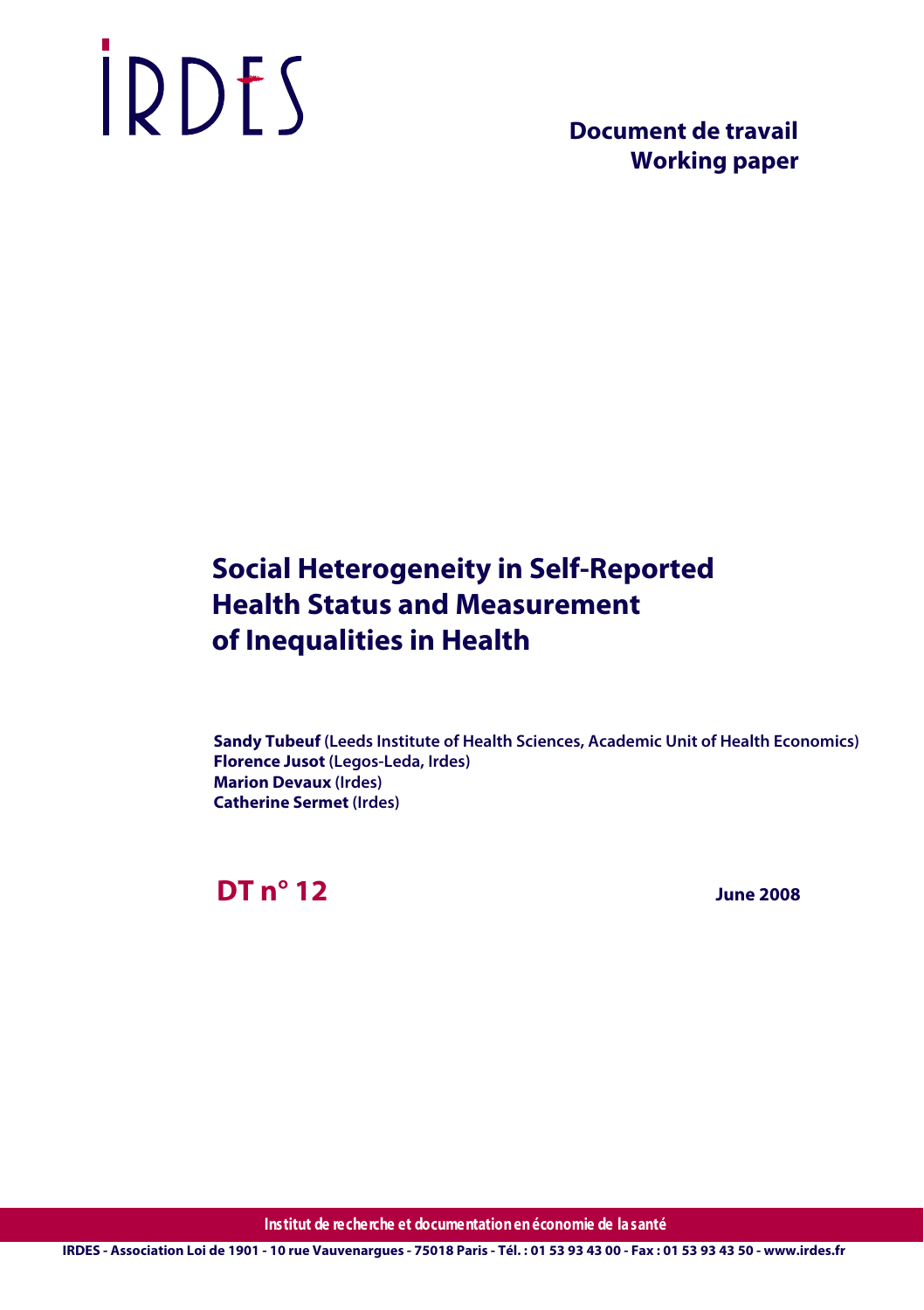# **Social heterogeneity in self-reported health status and measurement of inequalities in health**

Sandy Tubeuf<sup>α</sup>, Florence Jusot<sup>β</sup>, Marion Devaux<sup>χ</sup>, Catherine Sermet<sup>8</sup>

June 2008

#### **Abstract**

This study aims to analyse the impact of the measurement of health status on socioeconomic inequalities in health. A MIMIC model with structural equations is used to create a latent variable of health status from four health indicators: self-assessed health, report of chronic diseases, report of activity limitations and mental health. Then, we disentangle the impact of sociodemographic characteristics on latent health from their direct impact on each heath indicator and discuss their effects on the assessment of socioeconomic inequalities in health. This study emphasises differences in inequalities in health according to latent health. In addition, it suggests the existence of reporting heterogeneity biases. For a given latent health status, women and old people are more likely to report chronic diseases. Mental health problems are over-reported by women and isolated people and under-reported by the oldest people. Active and retired people as well as non manual workers in the top of the social hierarchy more often report activity limitations. Finally, highly educated and socially advantaged people more often report chronic diseases whereas less educated people underreport a poor self-assessed health. To conclude, the four health indicators suffer from reporting heterogeneity biases and the report of chronic diseases is the indicator which biases the most the measurement of socioeconomic inequalities in health.

**Key words:** inequalities in health – MIMIC – reporting bias – structural equations.

**JEL classification:** C51 – I10

Acknowledgments: Financial support from the research program "Inégalités sociales de santé", supported by DREES-MiRe, Inserm, DGS, InVS, INCa and CANAM is gratefully acknowledged.

-

α Leeds Institute of Health Sciences, Academic Unit of Health Economics, s.tubeuf@leeds.ac.uk

β LEGOS-LEDA, IRDES, jusot@irdes.fr

χ IRDES, devaux@irdes.fr

δ IRDES, sermet@irdes.fr

Sandy Tubeuf (Leeds Institute of Health Sciences, Academic Unit of Health Economics), Florence Jusot (LEGOS-LEDA, IRDES), Marion Devaux (IRDES), Catherine Sermet (IRDES)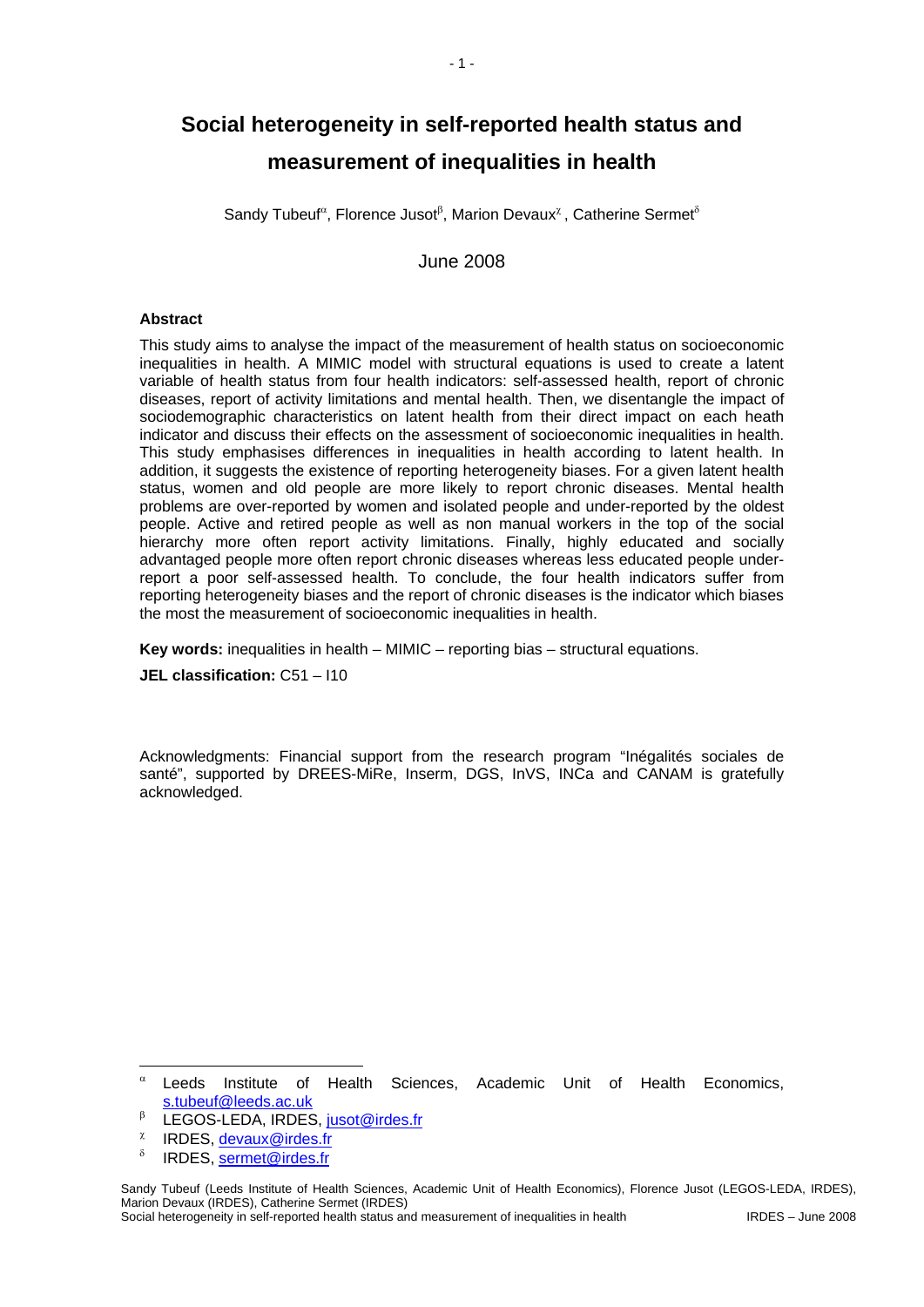#### **1. Introduction**

In France as well as in many countries, studies showing very large social inequalities in health are well-documented (Leclerc *et al.*, 2000; Cambois and Jusot, 2007). An important part of these studies looks into the determinants of these inequalities. Nevertheless the inequality measurement itself represents a challenge for public health, especially for policy decisions aiming their reduction (Aïach, 2000). In this context, the  $9<sup>th</sup>$  of August 2004 law of French public health policy has targeted the need to "identify the best measurement tools for inequalities and racial discriminations" in order to pursue its  $34<sup>th</sup>$  aim, which is "to reduce inequalities in diseases and mortality with an increase of life expectancy of socially disadvantaged people".

In this context, questions still remain on the measurement of socioeconomic inequalities in health. In particular, we wonder to what extent measurement tools as well as input variables influence the magnitude of socioeconomic inequalities in health. For example, France is the European country having the strongest level of inequalities in health when measured by the relative risk of premature mortality of blue collars workers as compared to white collars workers (Kunst *et al.* 2000), nevertheless France has an average position when inequalities are measured by a concentration index of self-assessed health (van Doorslaer and Koolman, 2004). The measurement of health, the measurement of the social dimension as well as the measurement tool influence the magnitude of socioeconomic inequalities in health (Girard, Cohidon and Briançon, 2000; Leclerc and Chastang, 2000; Couffinhal, Dourgnon and Tubeuf, 2004). This article aims to study the influence of measurements of health on the extent of socioeconomic inequalities in health.

Health status can be measured by many indicators such as mortality, morbidity, functional limitations, etc. We shall limit ourselves to health indicators, which are distinct from mortality indicators since they measure both quality of life and vital status. They refer to one of the three dimensions composing an individual health status: subjective, medical or functional health (Blaxter, 1985; Sermet and Cambois, 2002). The subjective model gathers selfassessed health, symptoms and quality of life indicators. According to the medical or biological model, health can be evaluated by diagnosed or reported diseases and information coming from clinical, physiological or psychiatric examination. Lastly, according to the functional and social model, health is evaluated by functional limitations or inability to carry out normal tasks. Thus, these indicators represent different dimensions of health status. Lastly, in addition to differences due to the dimension of health itself, differences in the nature of the indicator, such as reported or diagnosed information, induce different measurements of health.

Nevertheless, all the indicators do not similarly describe inequalities in health. For instance, inequalities in health over socioeconomic categories and income groups are more important when health is measured by self-assessed health than when measured by functional limitations or incidence of chronic diseases (Devaux *et al.*, 2007) regardless of the inequality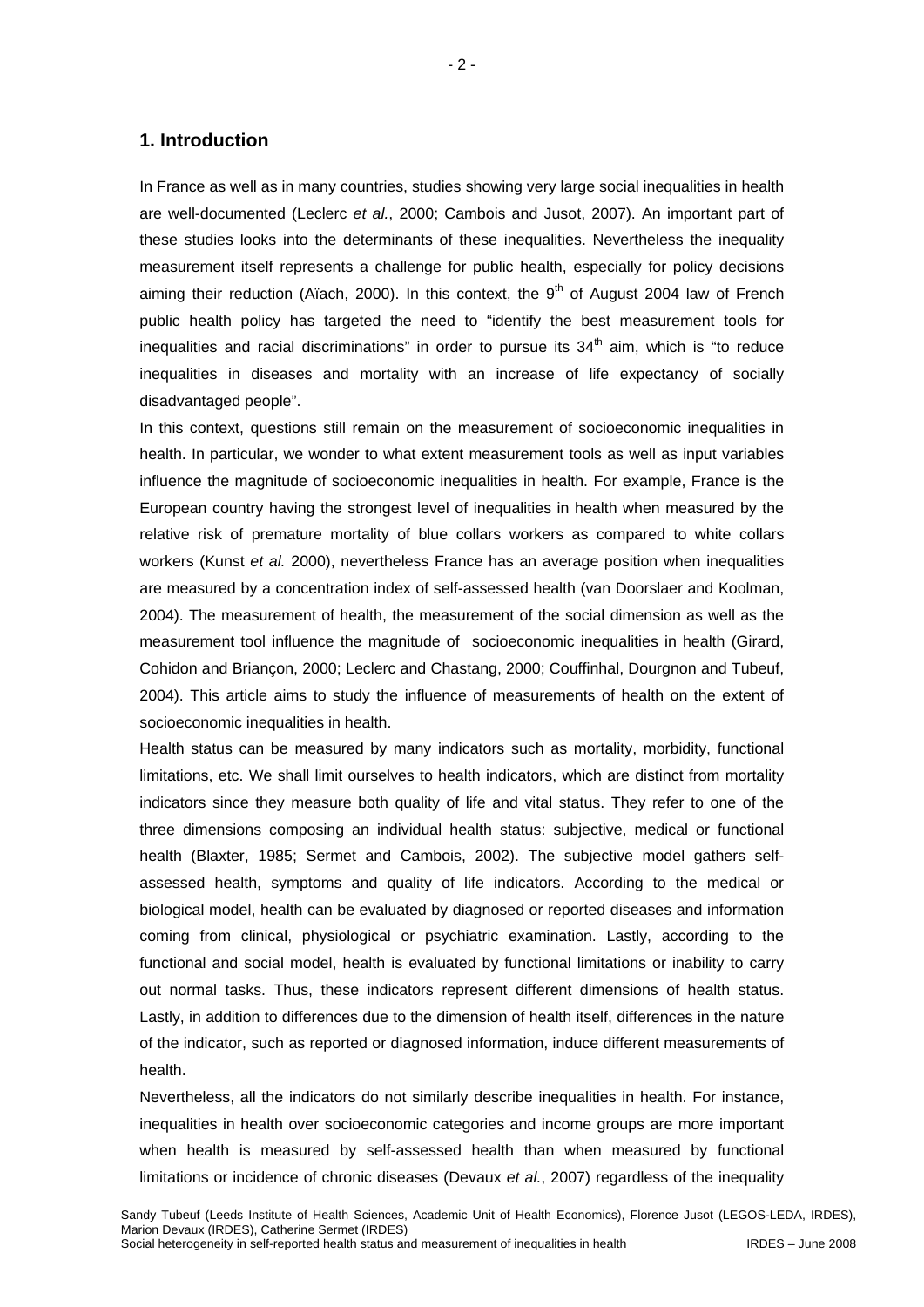measurement tool, namely concentration index or odds-ratios. Two explanations can be proposed to these differences. Firstly, as these indicators do not refer to the same dimension of health, they necessarily lead to a different measurement of inequalities if socioeconomic differences in health do change according to the considered dimension of health<sup>1</sup>. Secondly, one can consider that each indicator is prone to a socioeconomic reporting heterogeneity, i.e. differences in report according to socioeconomic status at a "given health status".

Some recent studies have been interested in reporting biases related to self-assessed health, which is the most regularly collected measurement of health in household surveys. Even if this indicator is a good predictor of mortality (Idler and Benyamini, 1997) and health care utilisation (DeSalvo *et al.*, 2005), it is also the result of a complex aggregation process of several elements that an individual knows on his health status. Initially, self-assessed health integrates morbidity, which depends not only on diseases and on functional limitations for which he is treated, but also on diagnosed health problems, and thus, on interactions with health professionals. This measurement being subjective, it also integrates personal expectations of good health, which are influenced by social and cultural environments. Several studies have highlighted discordance between health perception and other health indicators considered to be more objective. The literature underlines four sets of factors that can affect individual health judgement and therefore self-assessed health. A first group is related to the nature of pathologies from which the individual suffers. For example, Van Doorslaer and Gerdtham (2003) observe that hypertensive men report a better health than women at a given death risk. Age and gender also influence reports: women would report a poorer health status than men for similar levels of incapacities. Moesgaard *et al.* (2002) explain it by the fact that women would have higher expectations of good health. In addition, Baron-Epel and Kaplan (2001) show that old people more favourably judge their health status than youngest people. Reporting biases related to socioeconomic status are also found. In France, self-assessed health is affected by optimism biases for both rich people and the poorest people for a given clinical health (Etilé and Milcent, 2006). Lastly, health perception seems to depend on cultural characteristics: an Australian study shows that indigenous population declares being in better health than general population in spite of higher incidence rates of serious health problems (Mathers and Douglas, 1998).

Other reported health indicators also suffer from cultural and social reporting biases. A traditional example is that of Kerala region in India where reported morbidity is more important than anywhere else in India while at the same time, this region has the weakest mortality rate and the highest literacy rate (Murray and Chen, 1992). Several analyses highlight an underreport of diseases in poorly educated groups, in lower income levels and in lower social categories (Mackenbach *et al.*, 1996, Elstad, 1996, Murray and Chen, 1992). In the same way, using Israeli data, Shmueli (2002; 2003) shows heterogeneity in health reports which is related to age, gender, education, ethnic origin and religious faith according to the health

<sup>—&</sup>lt;br>1 For example, one can assume some socioeconomic groups to have specific risks of functional limitations but not to have a higher risk to suffer from a chronic disease.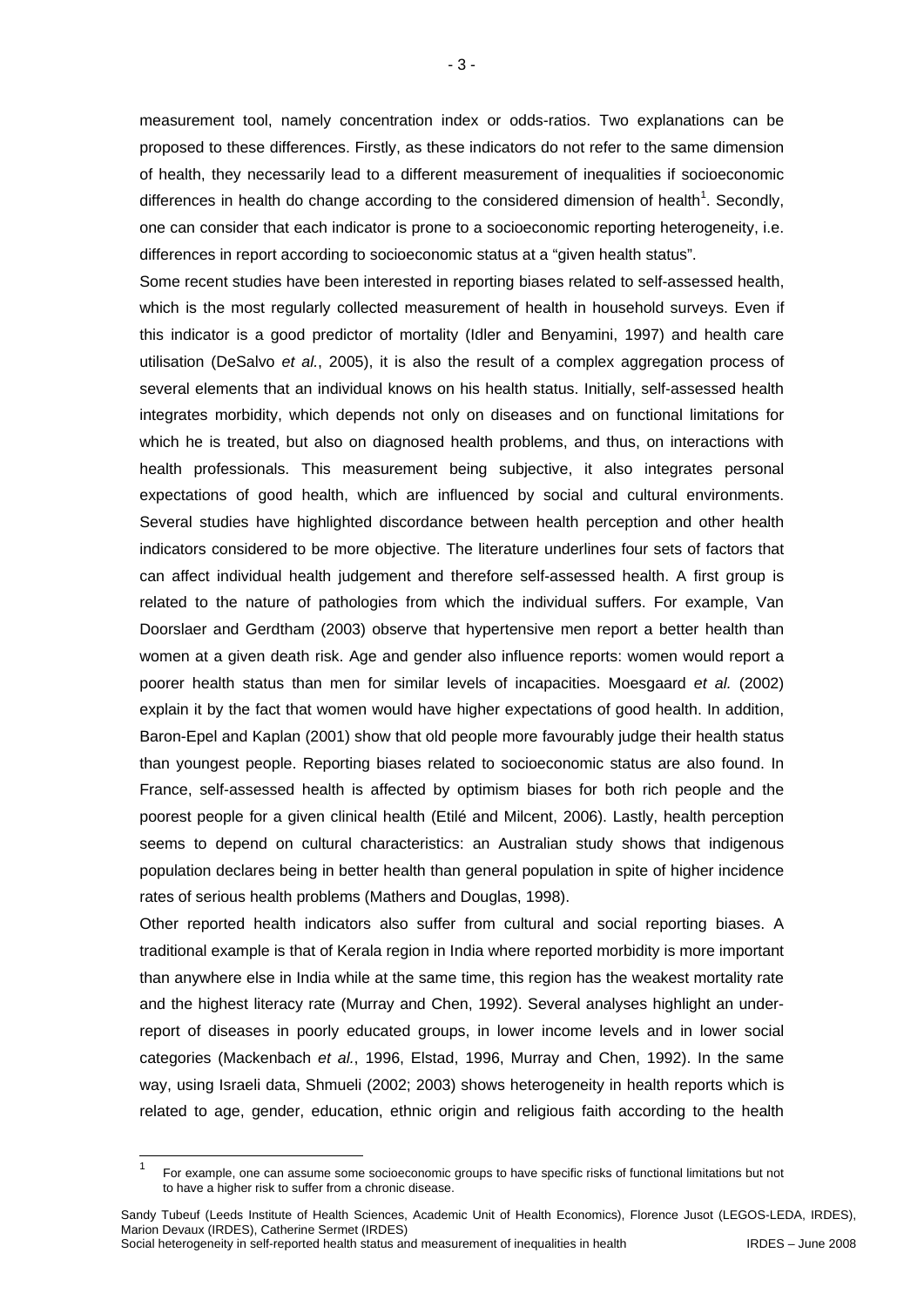indicator: analogical visual scale (HR-QOL), quality of life (SF-36), self-assessed health and chronic diseases.

These reporting biases related to socioeconomic, demographic, pathological or cultural characteristics are recognized like an important obstacle for inter-individual comparisons of reported health levels (Bound, 1991) and for the analysis of socioeconomic inequalities in health (Elstad, 1996; Mackenbach *et al*., 1996; Jusot *et al*., 2005; Etilé and Milcent, 2006). In France, few studies were interested in this question: only reporting biases in self-assessed health related to income have been studied (Etilé and Milcent, 2006). Therefore, reporting biases affecting other health indicators remain to be studied especially because recent articles stress their importance in national contexts (Etilé and Milcent, 2006; Dourgnon and Lardjane, 2007). To study reporting biases, the most widespread approach consists in assuming that some indicators are more objective than others and trying to measure "true health". Reporting biases correspond then to the difference between health, as measured by the indicator considered to be "subjective" and health, as measured by the more "objective" indicator (Elstad, 1996; Mackenbach *et al*., 1996; Van Doorslaer and Gerdtham, 2003; Etilé and Milcent, 2006, Tubeuf and Perronnin, 2008). As this approach requires assuming one or several indicators to be more objective, this approach does not take into account the multidimensional concept of health, which can only be approached when considering all the dimensions of health. An alternative approach, suggested by Shmueli (2002; 2003), consists in building a health score using several indicators, ignoring their relative objectivity, and then, in analysing reporting biases as discordance between that score and each health indicator that it relies on. Shmueli (2003) underlines the need to reproduce this analysis with other health indicators to test the sensitivity of these estimates.

Following this second approach, this article proposes to analyse reporting heterogeneity related to socioeconomic and demographic characteristics, affecting several health indicators in France. This study outperforms other analyses on that subject by leading a sensitivity analysis of the estimation model to various health indicators. It emphasises differences in inequalities in health according to the latent health indicator. In addition, it suggests the existence of reporting heterogeneity biases. For a given latent health status, health reports will depend on household composition, demographic and socioeconomic characteristics. Our study shows that the four health indicators suffer from reporting heterogeneity biases but that the report of chronic diseases is the indicator which biases the most the measurement of socioeconomic inequalities in health.

The analysis relies on the 2002-2003 INSEE National Health Survey which is described in the next section. Section 3 presents our methodology. Results are described in section 4 and a comprehensive discussion ends this study.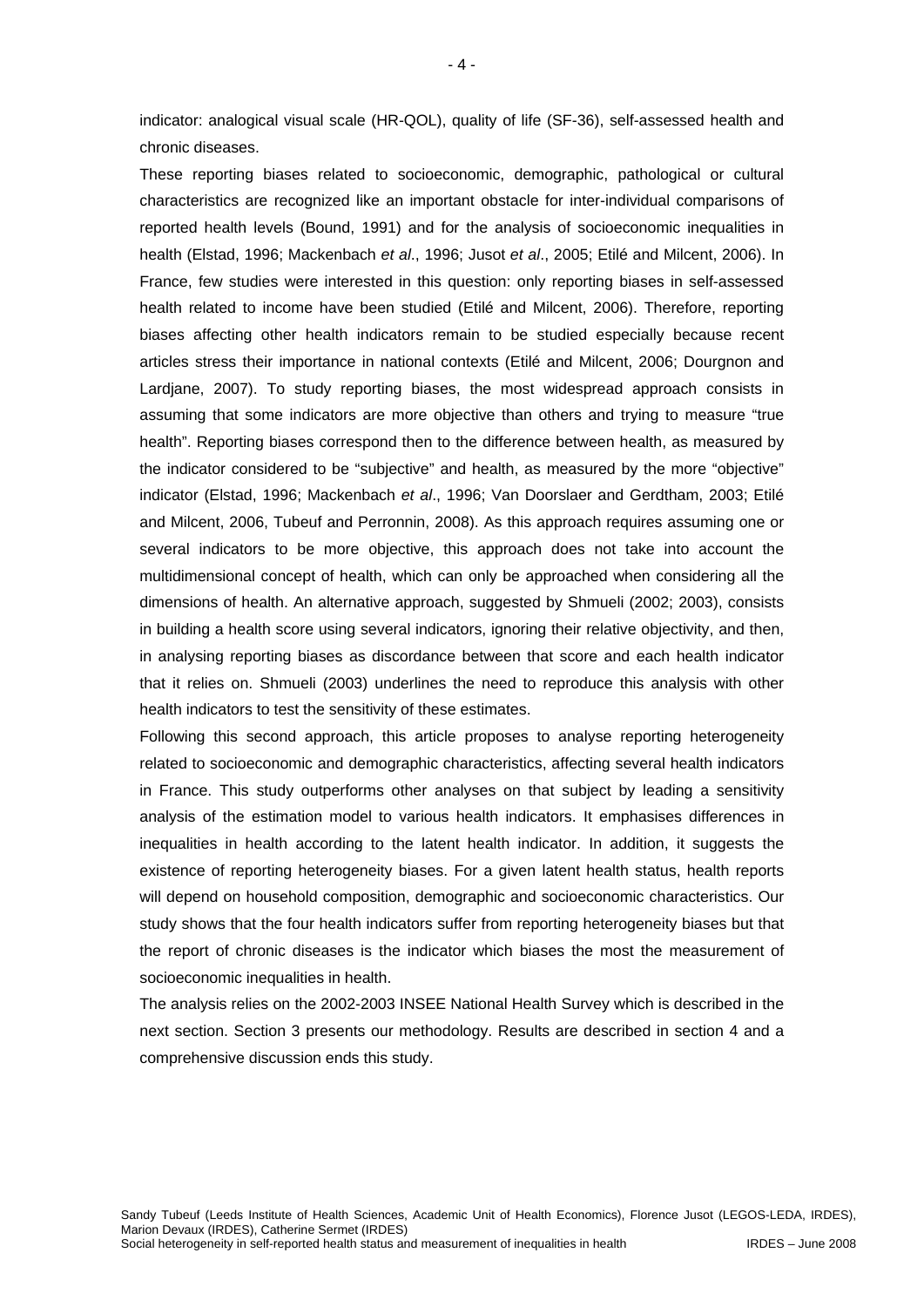# **2. Data**

### **2.1 The 2002-2003 National Health Survey**

The data come from the 2002-2003 National Health Survey. This survey investigation, which belongs to a set of surveys carried out by INSEE every ten years since 1960. A representative sample of households is randomly selected from the data of the population census. Everyone living in the household is interviewed. The sample is approximately composed of 40 000 people.

#### **2.2 Measurement of health status**

The 2002-2003 National Health Survey includes many questions about health status. For this study, we initially use the three health questions of the Mini European Health Module<sup>2</sup> (MEHM) concerning self-assessed health, chronic diseases and functional limitations. We then use questions related to diseases' nature, questions related to deficiencies and incapacities, like, the SF-36<sup>3</sup> and CESD-D<sup>4</sup>quality of life questionnaires. From these questions, we select eight health indicators being able to be classified according to the typology suggested by Blaxter (1985). The first two indicators put forward a measure of subjective health: self-assessed health of the Mini European Health Module (MEHM) and the SF-36 general health score. Four indicators permit appreciating health according to the medical model. Among those, two indicators aim at measuring the fact of suffering from a chronic disease (the chronic diseases indicator from the Mini European Health Module and the report of at least one chronic disease); two other indicators measure mental health (the SF36 mental health indicator and the CES-D depression score). Finally, two indicators allow us appreciating functional health: the activity limitations indicator of the Mini European Health Module and the report of at least one activity restriction or deficiency.

#### *2.2.1 Subjective health indicators*

Self-assessed health indicator of the MEHM corresponds to the question: "How is your health in general?" and the possible answers are: "very good", "good", "fair", "bad" and, "very bad". This indicator is dichotomised opposing individuals assessing a very poor, poor or average health status to those reporting a good or very good health. Individuals reporting a health status lower than average health represents 22.3% of the sample.

Another indicator of subjective health is built starting from the SF-36 general health (GH) score. The GH score equals on average 67.9 out of 100. This score is dichotomised with the

 $\frac{1}{2}$ http://ec.europa.eu/health/ph\_information/dissemination/reporting/diagramme\_ehss\_en.pdf

<sup>3</sup> SF-36 is a measurement scale of the quality of life made up of 36 questions, gathered in eight dimensions. Each dimension is synthesised by a score; the higher the score, the better health is on this dimension.<br>4. Quate for Friday is the Democratic Quate

Centre for Epidemiologic Studies Depression Scale.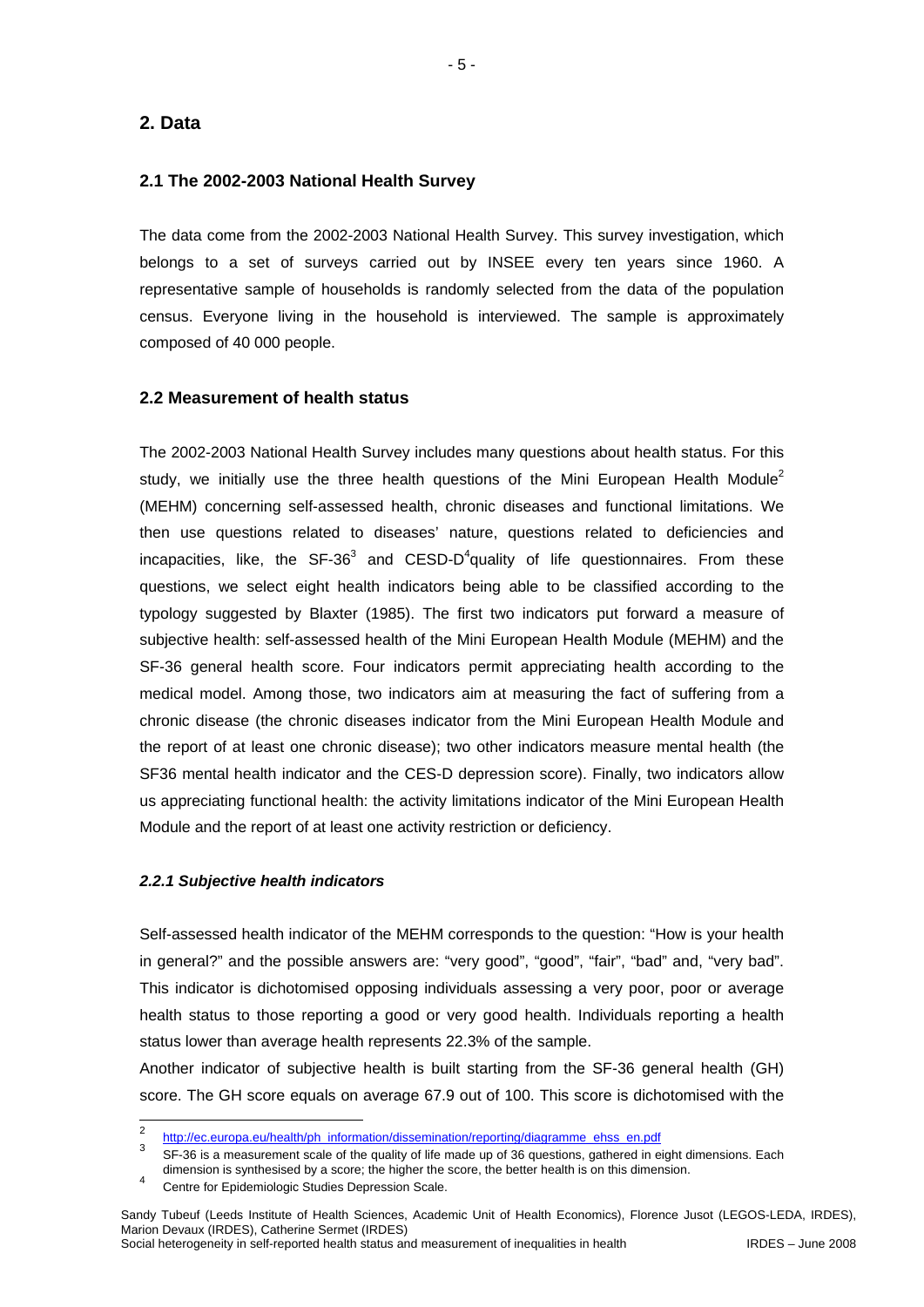first quartile to oppose individuals having a poor GH score to those having a better GH score. In this context, individuals having a score lower than 57 are considered in poor health.

#### *2.2.2 Chronic diseases indicators*

One of the two indicators of chronic diseases comes from the MEHM and comes from the question: "Do you have any longstanding illness or longstanding health problem?<sup>5</sup>" 39.8% of the sample positively answered to that question. The other chronic diseases indicator uses the extended report of diseases from the 2002-2003 National Health Survey, coded according to the International Classification of the Diseases of WHO (ICD-10th revision). We gather diseases in 21 chapters according to this same classification.

All the diseases recorded are then considered as regard to a specific classification generated by physicians from IRDES in order to distinguish short-term and long-term acute diseases, chronic diseases, unsettled and undetermined term diseases. We thus generate a variable "having reported at least one chronic disease" using the question about the nature of diseases and excluding short-term acute diseases and other pathologies which are not chronic diseases such as disorders of refraction, decays and dental prostheses. According to this definition, 62.3% of the population have at least one chronic disease.

(Table 1 about here)

#### *2.2.3 Mental health indicators*

One of the indicators of mental health used is generated from the SF-36 score of mental health, noted MH. Individuals have an average score of 66.7 out of 100. This score is dichotomised at the first quartile: the quarter of the individuals having a score lower than 56 which is the value of the first quartile, is in poor health.

Another indicator of mental health is generated from the CES-D questionnaire which is a scale of mental health made up of 20 questions (Radloff, 1977). The CES-D score is evaluated on 60 and the average score of our sample is 10.3: the higher the score the poorer the mental health of the individual. Individuals having a score higher than the third quartile, which equals 14, are considered in poor health.

#### *2.2.4 Functional health indicators*

One of the two indicators of functional health that we use is the activity limitations indicator of the MEHM. It corresponds to the question: "For at least the past six months, to what extent have you been limited because of health problem in activities people usually do?" and 11.4% of the individuals state to be limited.

<sup>-</sup>5 By longstanding, they mean illnesses or health problems which have lasted, or are expected to last for 6 months or more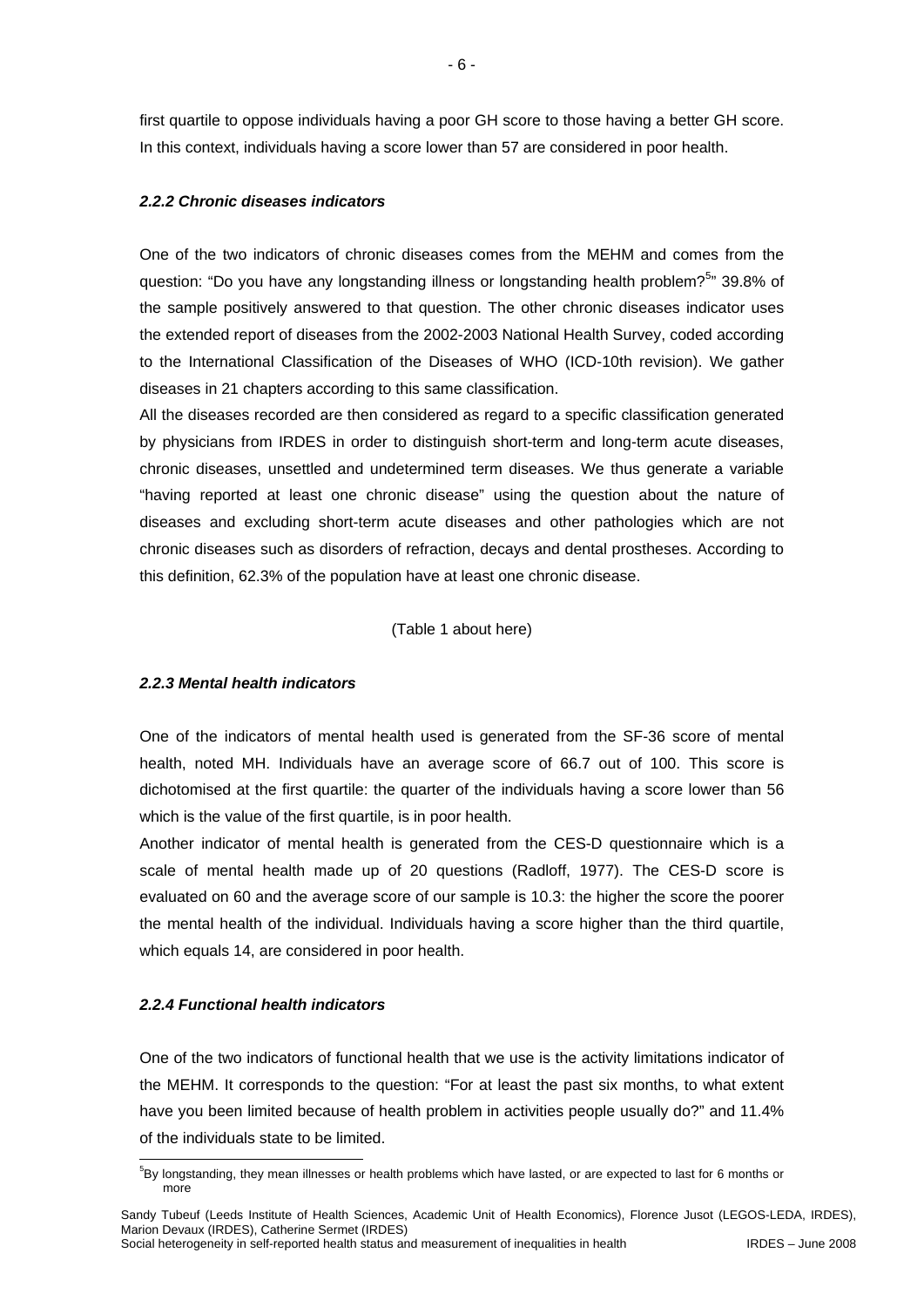The second indicator of functional health is defined from the report of deficiencies and incapacities. We consider the difficulties to carry out a daily life activity without the support from others or from equipment. Difficulties met with uncorrected sight problems are not considered as incapacities, but those met with corrected sight problems are incapacities. Nearly a quarter of the population have at least one deficiency or incapacity.

#### **2.3 Measurement of socioeconomic status**

Many socioeconomic individual characteristics are available in the survey, we consider in our analysis age, gender, household composition, education level, household income, social occupation, and finally, activity status. Age is gathered in six classes: 18-24 years; 25-39 years; 40-49 years; 50-59 years; 60-74 years; 75-85 years. Education level is measured by the highest diploma obtained and is described in four categories: people without diploma, people having a diploma lower than general or technical A-level, people having a diploma equivalent to the general or technical A-level and people having a higher education diploma. Household income per consumption unit corresponds to the total income reported within the household (resulting from an exact report or an imputed amount from income categories), divided by the number of consumption units of the household. The equivalence scale used is the OECD scale which gives a weight of 1 to the first member of the household, a weight of 0.5 for any other adult and a weight of 0.3 for any child of less than 14 years. Household income per consumption unit is modelled in four groups corresponding to the four income quartiles per consumption unit.

Social occupation is measured by either the current occupation or the last occupation. Six social classes are distinguished: farmers, self-employed workers, managers, clerks, employees, workers, and homemakers.

#### **2.4 Analysis sample**

This analysis is carried out on a sample of 20 145 individuals, restricted to adults aged 18 to 85 years and having answered all the questions about health. The exclusion of younger people is explained by the will to study people who have their own socioeconomic situation and who have answered themselves to the survey questions about health. The exclusion of elderly people comes from their specific health status and their lower reliability of reported data on their health. Table 2 shows some descriptive statistics of the sample.

(Table 2 about here)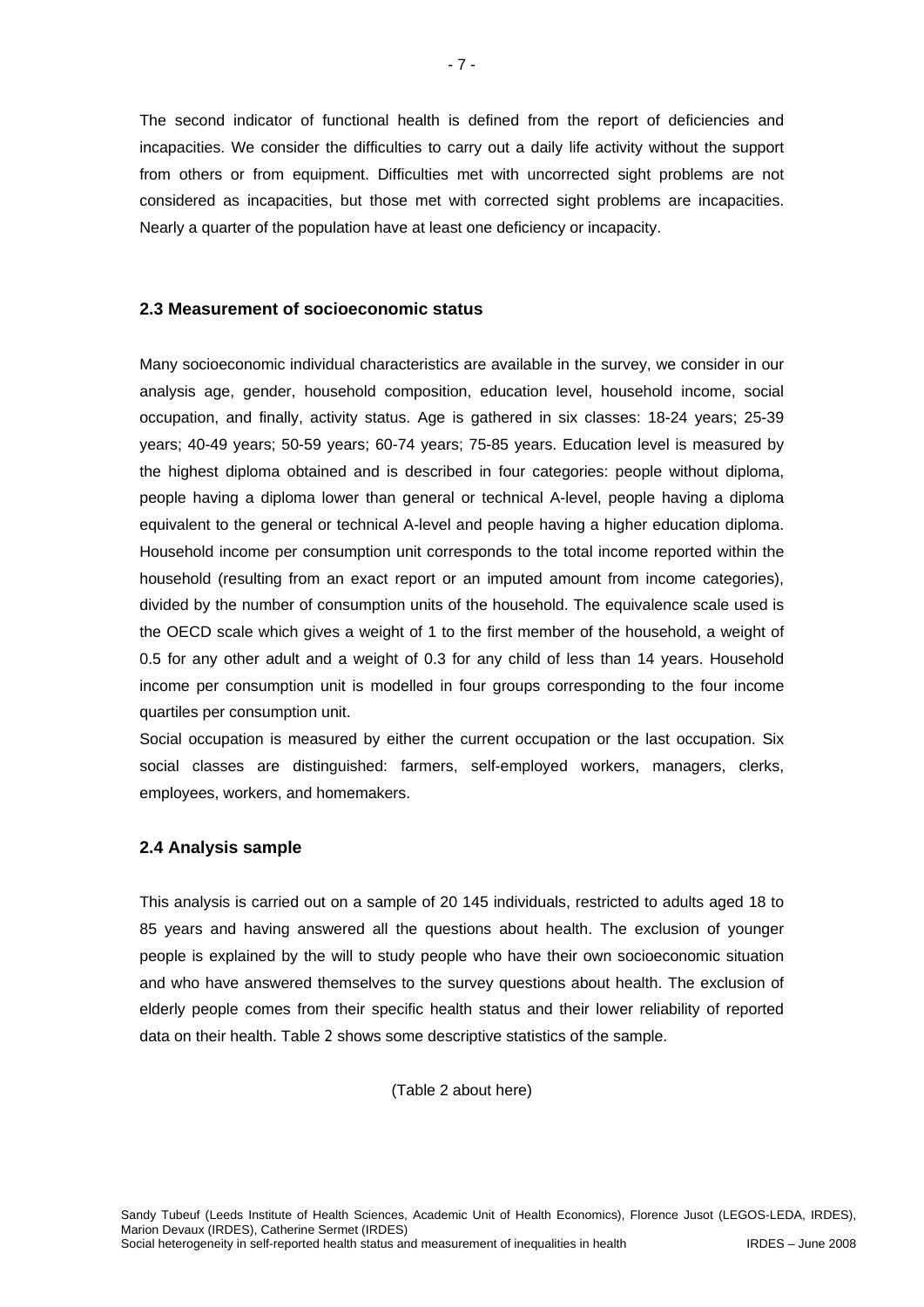# **3. Methodology**

This analysis relies on the use of a model with structural equations to create a latent variable; a MIMIC (Multiple Indicators Multiple Index Causes) modelling type is used as it is adapted to the study of multidimensional concepts such as health (Jones, 2002). According to the methodology suggested by Shmueli (2002; 2003), we assume the existence of a latent health variable explaining four health indicators: self-assessed health, activity limitations, chronic diseases and mental health. The use of a MIMIC model permits showing to what extent these health indicators reflect one and only one latent health variable generated from responses to each indicator, then it permits analysing reporting heterogeneity by separating the effects of sociodemographic variables on latent health from their direct effect on each health indicator. Indeed, this method allows us highlighting social differences in report if we assume that the contribution of sociodemographic characteristics to the explanation of latent health concerns the determinants of the health, whereas for a given latent health, the direct effects of these characteristics on health indicators can be interpreted as reporting differences.

## **3.1 Construction of a synthetic index of health**

The construction of this model initially requires a factor data analysis in order to generate a continuous health score using four selected health indicators representing several dimensions of health: self-assessed health, chronic diseases and functional limitations of the MEHM and the SF-36 mental health score (model 1). The factor analysis empirically determines the number of relevant factors summarising the information of these health indicators, i.e. the number of subjacent latent health variables using the minimum criterion of the eigenvalue. In this context, the factor must have an eigenvalue equal at least to 1 to be selected.

#### **3.2 Analysis of report heterogeneity**

When only one factor is selected, we estimate a simultaneous equations model. The first equation estimates the effects of socioeconomic characteristics on latent health summarised by the health score. The other equations explain reports to the health indicators according to latent health. The health score is thus used both as an explanatory variable of reports to the health indicators and as a dependent variable explained by various determinants of health. Testing the existence of the social reporting heterogeneity of health is therefore equivalent to testing the existence of an effect of socioeconomic variables on individual reports to indicators, independently of their effect on the latent health variable. We call thereafter direct effects on the health indicators "reporting bias".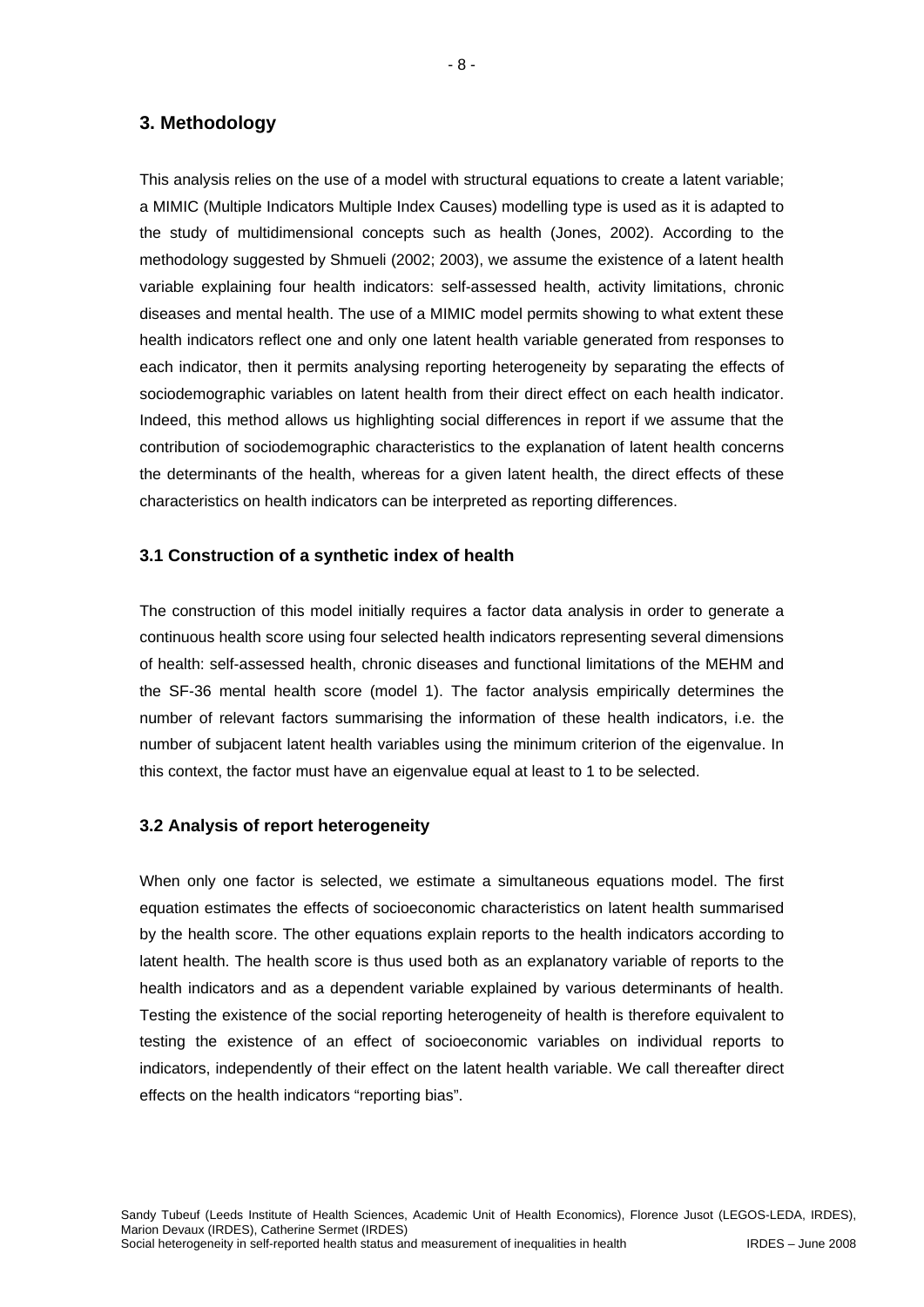More formally, the MIMIC model with only one latent factor can be formalised as follows.

- (1)  $\eta = \Gamma'Z + \zeta$
- (2) *Y =* Λη *+* β*'Z +* <sup>ε</sup>

The synthetic health score  $(\eta)$  is a continuous variable. The vector  $(Y'=(Y_1, Y_2, Y_3, Y_4))$  is composed of four dichotomous health indicators<sup>6</sup>. Socioeconomic characteristics are represented by  $(Z = (Z_1, Z_2...))$ . The vector  $(A' = (\lambda_1, \lambda_2...))$  corresponds to contributions of the synthetic health indicator  $(\eta)$  to reports to health indicators  $(Y_i)$ . The vector  $(I)$  represents the effects of socioeconomic variables (*Z*) on latent health (η), which can be interpreted as determinants of "true" health. The vector  $(\beta)$  corresponds to direct effects of socioeconomic variables (Z) on health indicators (Y), which are in fact social reporting biases. Finally we assume that the two error terms ( $\zeta$ ) and ( $\varepsilon$ ) are uncorrelated but measurement errors ( $\varepsilon = (\varepsilon_1, \zeta_2)$  $\varepsilon_2$  ...)) are such that  $(\varepsilon_i)$  and  $(\varepsilon_j)$  with  $(i, j = 1, 2, \ldots)$  and  $i \neq j$  can be correlated. The potential correlation of measurement errors  $(\varepsilon_i)$  and  $(\varepsilon_j)$  permits incorporating reporting biases that could be common to some indicators and independent from socioeconomic characteristics. This modelling strategy allows us separating the contribution of sociodemographic variables to the explanation of the latent health variable, from their contribution to each health indicator

and can be schematically represented as follows.

#### (Figure 1: Modèle MIMIC about here)

Equations (1) and (2) are simultaneously estimated using M-Plus software. The estimated parameters in Eq. (1) are linear regression coefficients, the health score being a continuous variable, and the coefficients of Eq. (2) are coefficients from a Probit model because Yi are categorical variables. The adjustment of the model to the data is evaluated using the RMSEA (Root Mean Square Error of Approximation) criterion according to which the satisfaction threshold is below 0.05.

#### **3.3 Sensitivity analysis**

In order to test the robustness of the results as regard to the selected indicators, we compare the results of the model previously presented, called model 1, with results obtained in successive models replacing each four indicator of health by another indicator exploring the same dimension of health. Four models are successively studied: in model 2, the SF-36 mental health indicator is replaced by the CES-D mental health indicator; in model 3, the activity limitations indicator of the MEHM is replaced by the indicator "having reported at least an incapacity" ; in model 4, the chronic diseases indicator of the MEHM is replaced by the

 $\boldsymbol{6}$  $Y_1$  is an indicator of poor self-assessed health,  $Y_2$  is an indicator of reported chronic diseases,  $Y_3$  is an indicator of reported activity limitations report and  $Y_4$  is an indicator of poor mental health.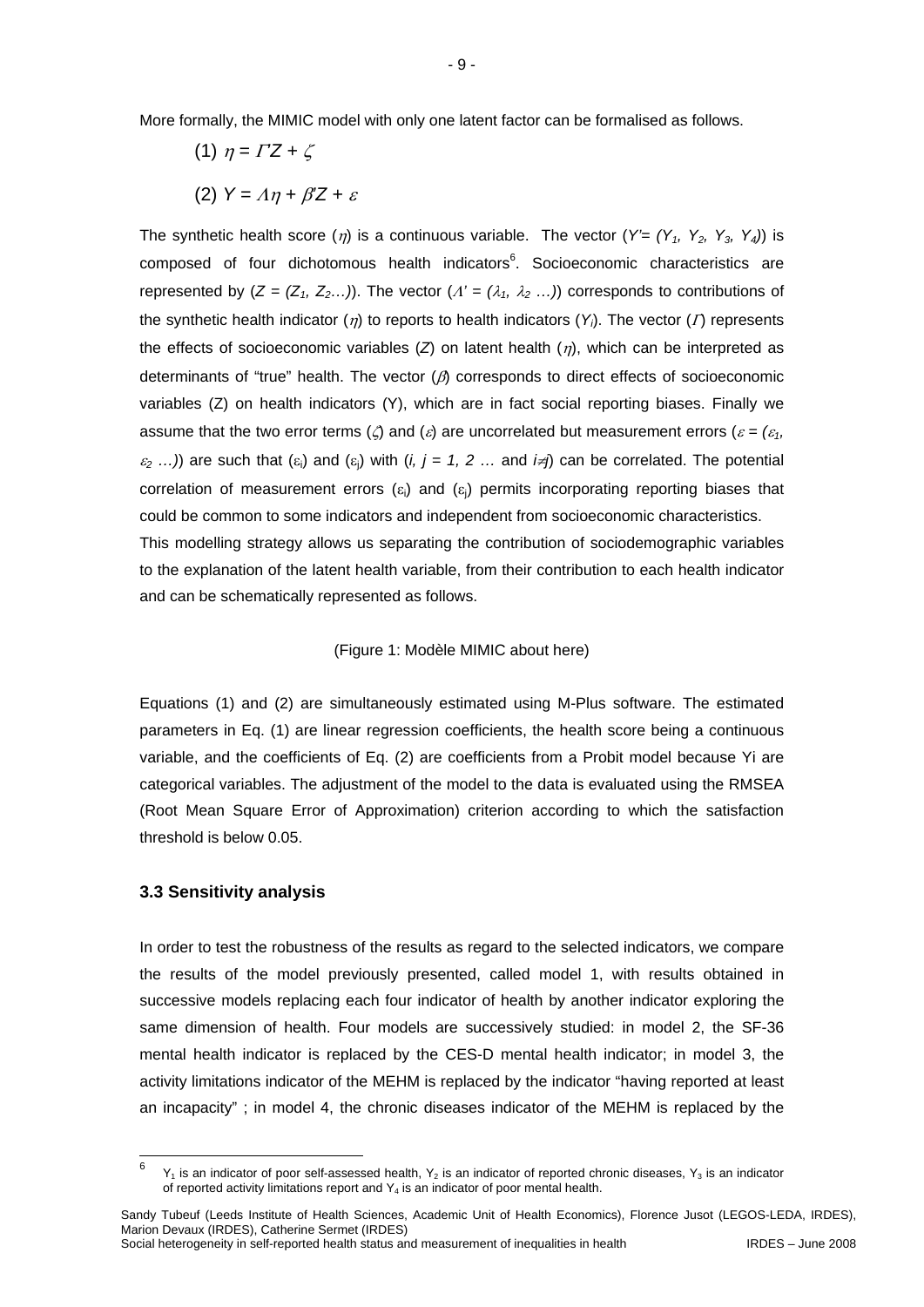indicator "having reported at least a chronic disease, and finally, in model 5, self-assessed health of the MEHM is replaced by the SF-36 general health indicator.

# **4. Results**

# **4.1 Construction of a synthetic index of poor health**

The exploratory factor analysis relying on model 1 emphasises the existence of a unique latent factor summarising health according to the minimal criterion of eigenvalue. It represents 62% of total inertia. The confirmatory factor analysis confirms the good adequacy with the data of one latent factor model as indicator RMSEA equals 0.031.

The latent variable highlighted corresponds to a continuous synthetic indicator measuring poor health. It is positively correlated with the following indicators of health: "self-assessing a poor health status", "reporting a chronic disease", "reporting an activity limitation" and "having a poor mental health". The MIMIC model is then estimated and leads to a satisfactory adjustment with a RMSEA criterion equal to 0.007. Two series of results are emphasised, the first one is related to the determinants of latent health, and the second one concerns reporting biases affecting reports of various health indicators.

# **4.2 Determinants of latent health status**

The column "latent health" in table 3 presents the estimates of the linear regression of the latent poor health variable as explained by several individual socioeconomic characteristics. The four other columns present the Probit estimated coefficients associated to the four health indicators explaining latent health. In that context, a negative estimated coefficient shows a positive impact on good health regardless of the health indicator. Gender, age, household composition, education level, income and social status significantly influence latent health. Indeed, poor health increases with age, and men are in better health than women. People living alone are in worse health than couples without children, but couples without children are in worse health than those with children. Poor health decreases with a higher education level, with a higher income level and a higher social position. Lastly, unemployed people, retired people, inactive people and homemakers are in worse health than employed people.

(Table 3 about here)

# **4.3 Reporting biases**

The second series of results is related to the determinants of the four health indicators (columns 3 to 7 of table 3). Results presented in the line "latent health" show that latent health significantly contributes to the way the health indicators are reported when self-assessed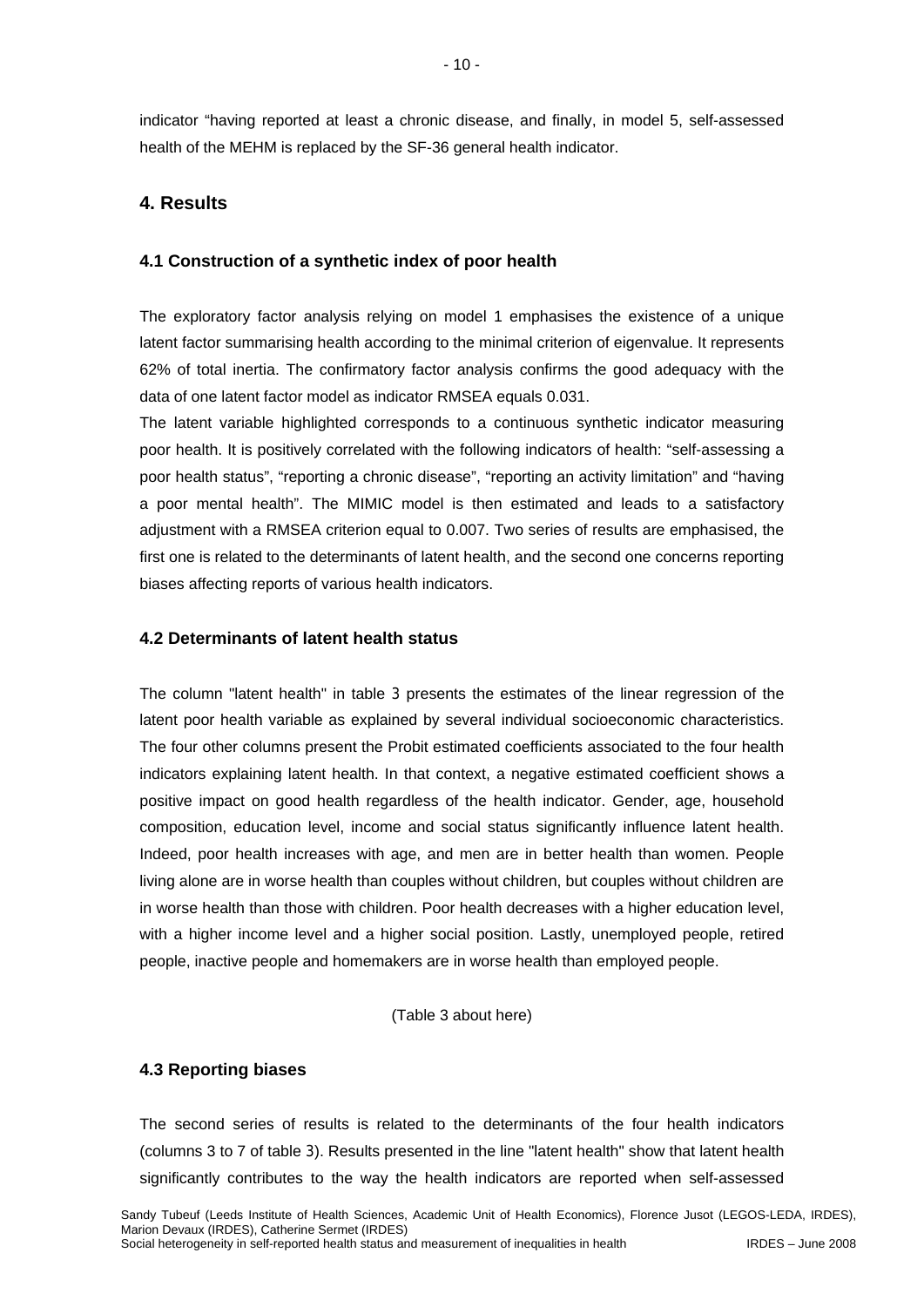health is the reference health indicator: chronic diseases reports (coef  $= 0.609$ ), activity limitations reports (coef =  $0.756$ ) and mental health (coef= $0.54$ ).

Our results shed light on the existence of various reporting biases affecting health indicators. On one hand, the negative and significant correlation of the measurement errors attached to the mental health indicator and the chronic disease report suggest a specific reporting bias related to these two health indicators independently of sociodemographic characteristics. On the other hand, the direct effects of some characteristics on health indicators for a given latent health, suggest the existence of reporting biases related to demographic, economic and social characteristics. Therefore, it appears that for a given latent health, women report more chronic diseases and more mental health problems than men. As for old people, they report more chronic health problems and a better mental health. People living alone or in singleparent family report more mental health problems as compared to couples; they also selfassess a worse health status. Conversely, non-nuclear families report to have less chronic diseases than couples. Education and income levels significantly influence health variables for a given latent health. Having A-level or less than A-level is significantly related to a better self-assessed health. In parallel, individuals having a diploma higher than A-level report more chronic diseases and activity limitations. Income level has a direct and positive effect on the chronic diseases indicator: the higher the level of income, the more likely it is to report chronic diseases. As for social activity, clerks or managers report more chronic diseases and activity limitations than others for a given latent health variable. Lastly, students report less general health problems than employed people whereas retired people and inactive people report more activity limitations.

#### **4.4 Stability of the model and strength of results**

We successively test the robustness of our results as regard to the choice of health indicators. Results obtained in various tested models are coherent if regardless of the model, socioeconomic variables have the same effects on the synthetic latent health indicator, and if direct effects have comparable impacts on health indicators. We test then four different models where one dimension of health is changed one after the other. Detailed results are presented in tables 4 to 7.

This analysis confirms the under-report of poor health by students and the over-report of single-parent families; the higher report of chronic diseases by older people, the most educated people and the richest people. As for the report of functional health problems, retired people, inactive people and the most educated people are those who report the most. Finally, people living alone, single-parent and women over-report mental health problems whereas older people under-report them. If the majority of the identified reporting biases are common to the various models, some direct effects appear or disappear according to the health indicator involved. We present complete results of the models in appendix.

- 11 -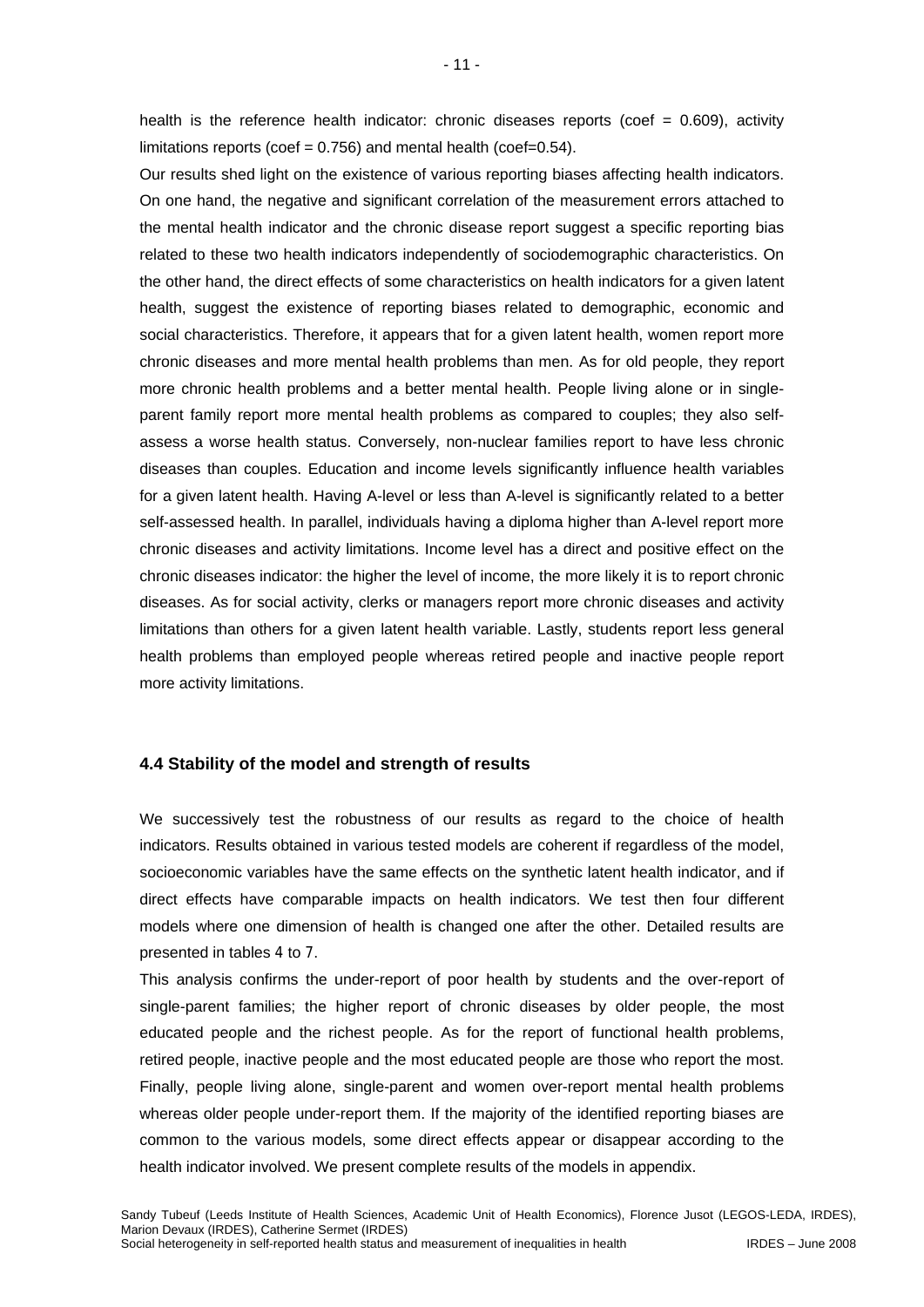In model 2, we replace the SF-36 mental health score by the CES-D score. Results are presented in table 4. The effect of latent health on mental health remains stable: 0.56 for the CES-D score against 0.54 with the SF-36 mental health score. Direct effects of sociodemographic variables on the health indicators, which were observed in model 1 are the same, except the effect of gender on chronic diseases.

However, new reporting biases appear on each of the four health indicators. People aged 18- 24 years, unemployed people and students over-estimate poor mental health (CES-D). The activity limitations indicator observes an under-reporting bias of women and of farmers. Moreover, self-employed people, employees, clerks and managers over-estimate their report of chronic diseases. Lastly, self-assessed health is overestimated by people aged 60 and more, and under-estimated by homemakers.

In model 3, we replace the activity limitations indicator of the MEHM from model 1 by the variable "having at least one incapacity or one deficiency". Results are presented in table 5. Model 3 is unstable: although many reporting biases are common to model 1, some new biases appear and some others disappear. Among new biases, we notice an over-reporting bias of activity limitations by old people and an under-reporting by students. People having a diploma equal or lower than A-level over-report chronic diseases. Lastly, people aged 60-74 years old over-report poor self-assessed health.

The fourth model uses the variable "having reported at least one chronic disease" instead of the chronic diseases indicator of the MEHM. Results are presented in table 6. The majority of reporting biases are the same. However, several effects are not observed anymore, namely over-reports of chronic diseases and activity limitations by clerks. On the contrary, several new effects appeared: over-report of poor mental health by unemployed people, over-report of activity limitations by homemakers, under-report of chronic diseases by couples having children, and finally, over-report of self-assessed health by people who have not informed their job and by inactive people.

Self-assessed health of the MEHM is replaced by the SF-36 general health score (GH) in model 5. Results are presented in table 7. The majority of reporting biases is the same. Nevertheless, there is no more over-report of chronic diseases and activity limitations by managers and clerks. On the other hand some new reporting biases appear: under-report of poor self-assessed health by single people and of activity limitations by old people as well as under-report poor mental health by people having high incomes. We also observe over-report of poor mental health by unemployed people and students.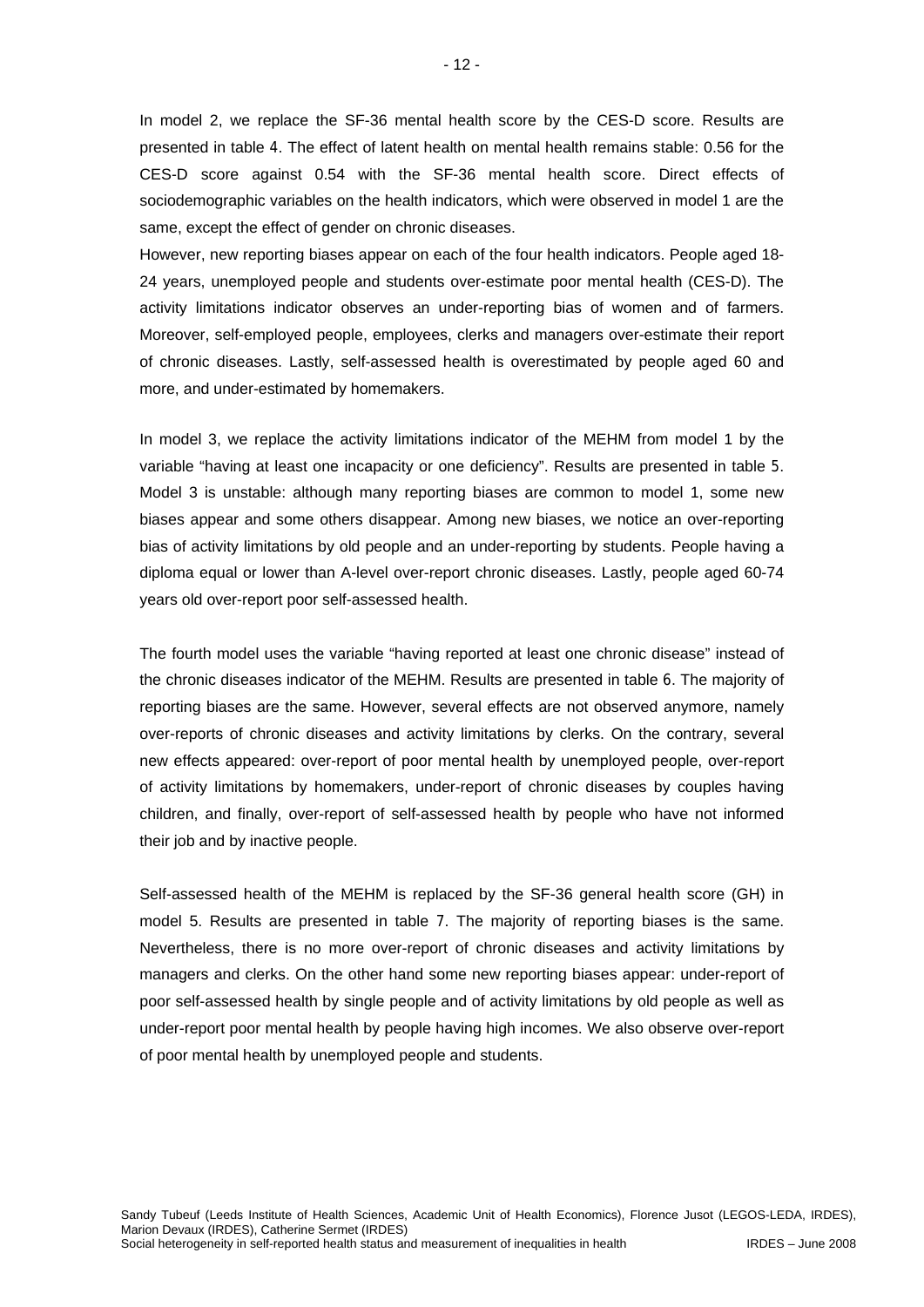## **5. Discussion**

The objective of this study was to analyse social biases affecting health reports and being able to affect the measurement of social inequalities in health. All our results confirm social differences in latent health. Moreover, our results show reporting heterogeneity for a given latent health. Indeed, women and old people more often report chronic diseases. Mental health problems are over-reported by women, single people and under-reported by the oldest people. Inactive and retired people more frequently report activity limitations as well as clerks. Lastly, the most educated people, people having higher incomes, clerks and managers more frequently report chronic diseases while poorly educated people under-report poor selfassessed health.

The approach suggested by Shmueli (2002; 2003) has allowed us generating a synthetic latent health indicator using four health indicators and disentangling the association between sociodemographic characteristics and health indicators into the contribution of these characteristics to the explanation of latent health and their direct contribution to reports to each health indicator.

This method makes thus possible to highlight specific reporting biases insofar as the contribution of sociodemographic characteristics to the explanation of latent health can be interpreted as coming from determinants of health. On the contrary, direct effects of these characteristics on health indicators can be interpreted as social differences in health reports. Nevertheless, the methodology as well as the way to interpret results can be discussed.

This method relies on the assumption of the existence of a single latent health variable explaining individual reports of various health indicators. The exploratory factor analysis on the four health indicators emphasises a unique latent factor summarising health and thus confirms that health could satisfactorily be represented by a unique variable. However, this factor represents only 62% of total inertia. Therefore the latent variable generated by this method does not permit having a complete representation of health, which is a largely multidimensional concept. This first assumption induces to interpret the direct effects of sociodemographic characteristics on health indicators as health reporting biases. However, these effects can be reporting biases but also effects of individual characteristics on some particular health dimensions and thus determinants of health. For example, the particular effect of gender on the SF-36 mental health score can be due to over-report of mental health problems by women, but can also come from a strong association between gender and this health dimension as regard to other dimensions of health. Indeed, there is a strong difference of prevalence of depression between women and men (Grigoriadis *et al.*, 2007).

This method thus allows us identifying specific biases affecting each indicator but does not allow us identifying common biases affecting the set of health indicators. Therefore, an optimism or pessimism bias affecting reports of the four indicators and correlated to a particular sociodemographic characteristic will not be identified as a bias but will be mistaken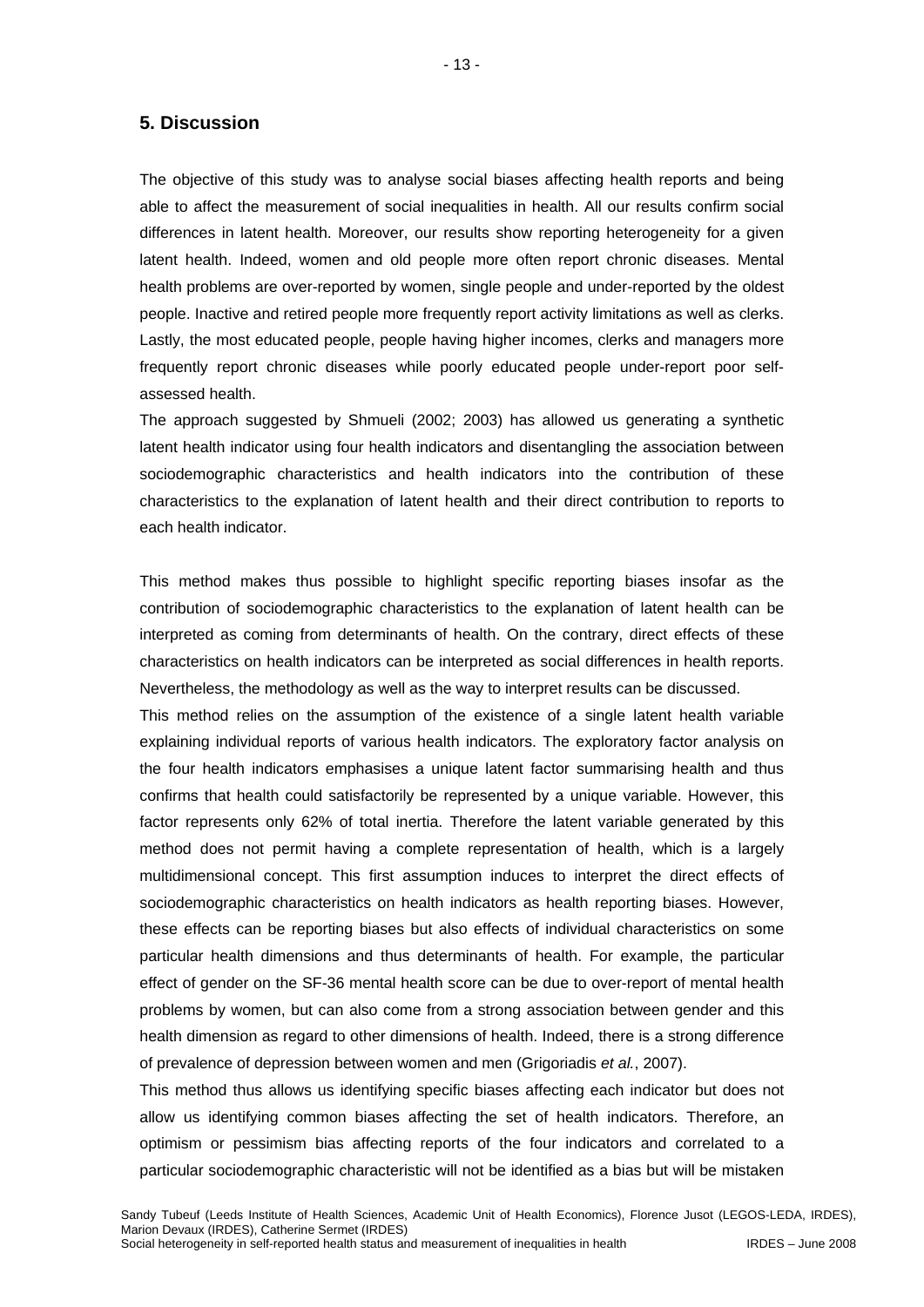with the effect of this characteristic on latent health. However, the assumption of a potential correlation between measurement errors of each health indicator allows us highlighting a specific reporting bias, such as the relation between the mental health indicator and the chronic disease indicator.

The latent health variable has been generated from information common to the four indicators involved in the construction. The synthetic latent health indicator thus depends by definition on the selected health indicators. In order to test the stability of our results, we have change one after the other each of the four indicator by another health indicator available in the survey, which refers to the same dimension of health: self-assessed health has been replaced by the SF-36 general health, chronic diseases of the MEHM has then been measured using the list of reported chronic diseases, functional health has been measured by activity limitations of the MEHM and then by reports of incapacities and deficiencies. Finally mental health comes at first from the SF-36 mental health score and then from the CES-D score. This sensitivity analysis has shown the instability of the results to the construction of the model. We observe appearances of mew biases and disappearances of biases in the various tested models. However, the majority of biases highlighted in model 1 proved to be stable. In particular, the sensitivity analysis has confirmed under-report of poor self-assessed health by students and over-report by single-parent; higher report of chronic diseases by old people, the most educated people and the richest people; higher report of functional problems by retired people, inactive people and highly educated people; and finally, over-report of mental health problems by women, single or single-parent people and under-report by old people.

This analysis has emphasised various results already shown in the literature and suggests the existence of reporting biases which have little been discussed. Moreover, we show social inequalities in health in accordance with many studies describing a deterioration of health with social status, education level and income when health is measured by the latent health indicator (Leclerc *et al.*, 2000; Cambois and Jusot, 2007). We then evidence biases affecting health reports according to four indicators: chronic diseases, activity limitations, self-assessed health and the SF-36 mental health score.

The great number of direct effects affecting the chronic diseases indicator suggests that this indicator provides a particularly biased health measurement according to individual sociodemographic characteristics. As Moesgaard *et al.* (2002), we show that women overreport chronic diseases. This effect of gender on diseases report may be explained by a more frequent health care utilisation for a similar health status, a greater care to health problems, a better knowledge of health problems that can be partly explained by a poorer latent health of women as regard to men. Following Shmueli (2003), our results also suggest over-report of chronic diseases by old people. This phenomenon can also be explained by a better knowledge of personal chronic diseases due to a more frequent health care use. The most educated people, people having the highest incomes as well as clerks and managers more often report chronic diseases for a given health. These social differences in report have already been evidenced by Mackenbach *et al*. (1996) and Elstad (1996) and can again be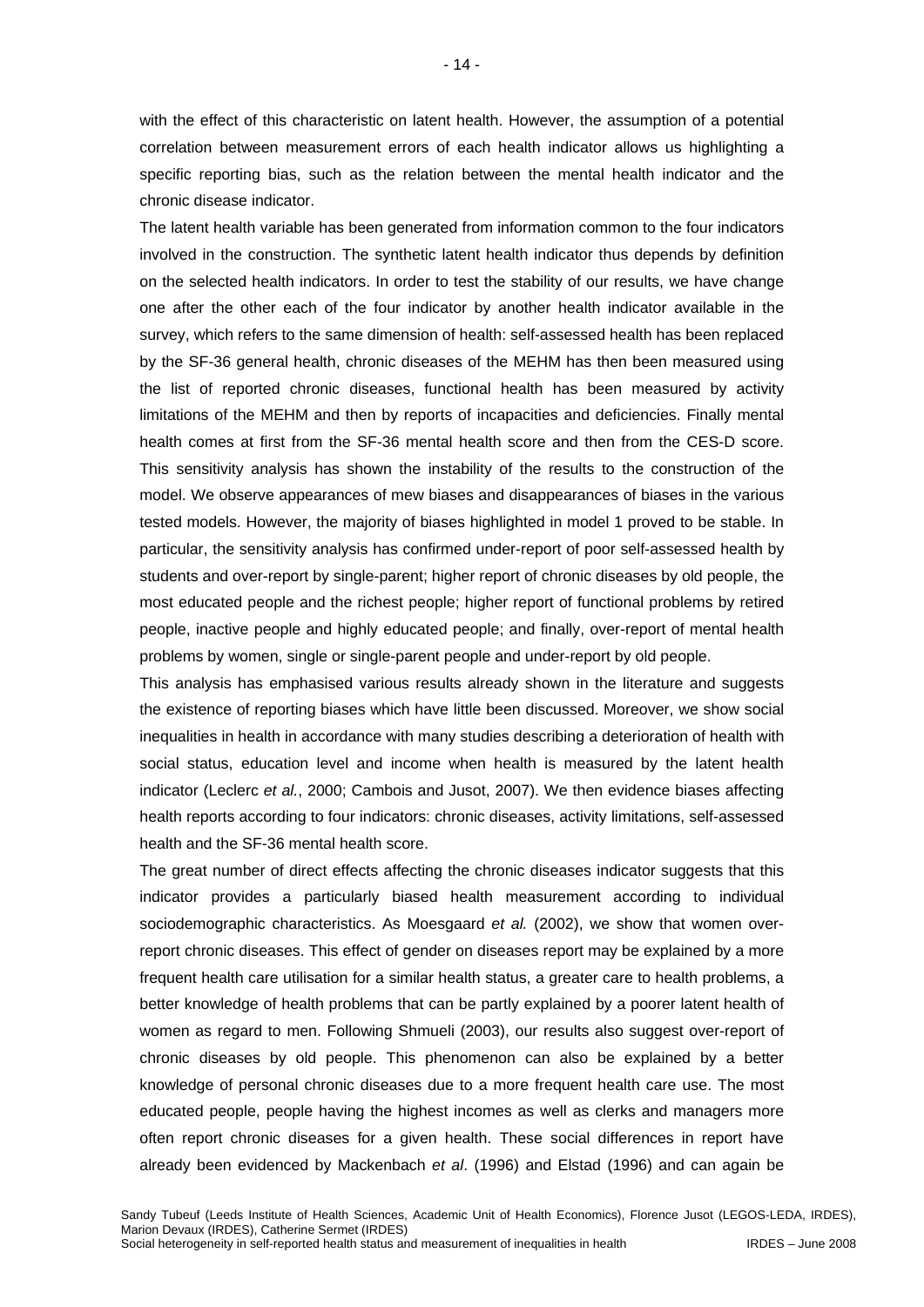explained by better medical information related to a more frequent health care utilisation or by a greater care paid to health by higher social groups. In addition, one can wonder whether the concept of chronic diseases is well-understood in any social group.

The activity limitations indicator also reveals reporting biases related to education level and activity status. Individuals having a diploma higher than A-level, clerks and managers report more activity limitations than working classes even though they have a better latent health. This over-report may be explained by a lower tolerance towards functional limitations and activity restrictions for these social groups. Moreover, we observe over-report of activity limitations by retired and inactive people. This result corresponds to the justification bias as proposed by Bound (1991) according to which people would justify their exit from labour market because of their poor health. However, one can also say that inactive or early-retired people experience a specific risk to suffer from activity limitations, which mainly explains their anticipated exit (Barnay and Debrand, 2006; Blanchet and Debrand, 2007). Several biases affecting self-assessed health have also been highlighted. Individuals having an intermediate education level less frequently report poor health as compared to the most educated people or people without diploma. This optimism bias compared to the most educated individuals could be explained by higher expectations for health when people are more educated as suggested by Mackenbach *et al*. (1996) or Elstad (1996). On the other hand, students report a better self-assessed health whereas they have a worse latent health than employed people due to allergies, depression and anxiety. Perhaps this optimism bias suggests that they do not take into account chronic health problems or mental health in their appreciation of their general health status. Lastly, single-parent people more frequently report a poor selfassessed health for a given latent health. This over-declaration may reflect health complaint or express a social difficulty within health problem report.

Results related to the SF-36 mental health score suggest over-report of this type of health problems by women, in accordance with the results of the analysis carried out in Israel by Shmueli (2003). However, this result can also be due to a specific gender effect on this health dimension of health, the risk of depression or anxiety being more widespread among women (Grigoriadis *et al*., 2007). We also confirm the under-report bias of mental health problems by old people shown by Shmueli (2003). This effect may be explained by lower expectations in terms of mental health of old people because of the numerous health problems related to ageing. Nevertheless, this effect may also not be related to reporting bias but to a less marked age effect on mental health than on other dimensions of health. Lastly, we show overreport of mental health problems by single or single-parent people undoubtedly partly due to the specific influence of isolation on this dimension of health (Wang, 2004).

This analysis thus underlines the existence of reporting heterogeneity related to sociodemographic characteristics affecting the set of considered health indicators. Among these indicators, chronic diseases report suffers from many biases and particularly from a pessimism bias related to education, social status and income. Consequently, this indicator cannot be regarded as a good measurement tool for social inequalities in health as it would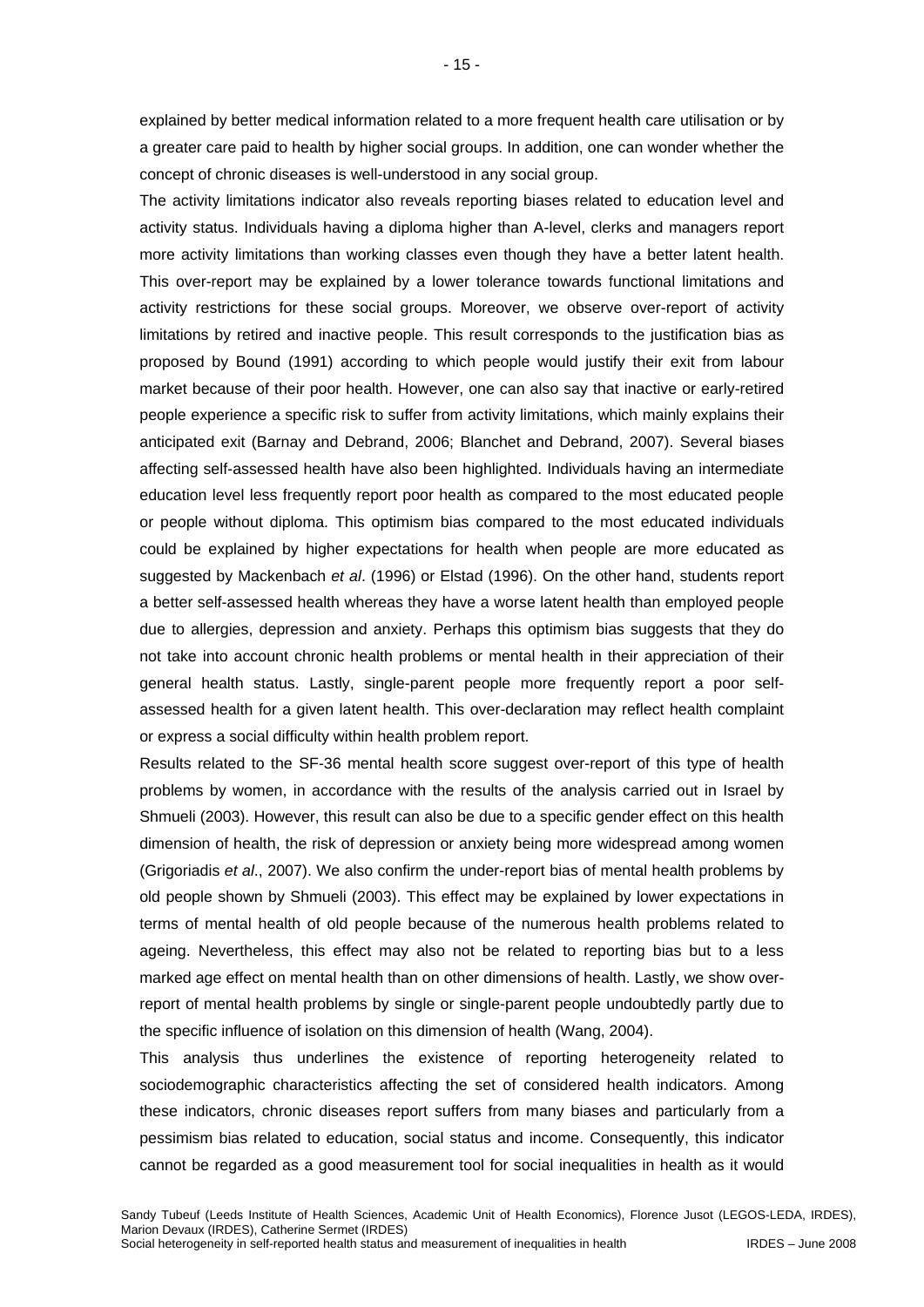underestimate their magnitude. On the contrary, self-assessed health, activity limitations and mental health seems to be less biased indicators. These indicators represent various dimensions of health; they can thus advantageously be used according to the objectives of the analysis. Aiming an overall monitoring of social inequalities in health within the framework of the August 9, 2004 law related to the French public health policy, self-assessed health finally seems to be a good health measurement tool.

# **6. References**

AÏACH P. (2000), "De la mesure des inégalités : enjeux sociopolitiques et théoriques", *in* Leclerc A *et al*, *Les Inégalités Sociales de Santé*, La Découverte/INSERM, p 83-92.

BARNAY T. et DEBRAND T. (2006), "L'impact de l'état de santé sur l'emploi des seniors en Europe", Questions d'économie de la santé IRDES n° 109.

BARON-EPEL O., KAPLAN G. (2001), "General subjective health status or age-related subjective health status: does it make a difference?", *Social Science and Medicine*, vol. 53, p 1373-1381.

BLANCHET D., DEBRAND T. (2007), "Souhaiter prendre sa retraite le plus tôt possible : Santé, satisfaction au travail et facteurs monétaires", *Economie et Statistique*, n°403-404, 2007/12, 39-62.

BLAXTER M. (1985). "A comparison of measures of inequality in morbidity" *in* John Fox, *Health Inequalities in European Countries*, Aldershot, Gower.

BOUND J. (1991) Self-Reported versus Objective Measures of Health in Retirement Models", *The Journal of Human resources,* 26, p 106-136.

CAMBOIS E., JUSOT F. (2007), "Ampleur, tendance et causes des inégalités sociales de santé et de mortalité en Europe : une revue des études comparatives", *Bulletin Epidémiologique Hebdomadaire*, Numéro thématique - Les inégalités sociales de santé en France en 2006 : éléments de l'état des lieux. 2007/01/23, 2-3, p 10-14.

COUFFINHAL A., DOURGNON P., & TUBEUF S. (2004) "Outils de mesure des inégalités: quelques débats d'actualité", *Santé, Société et Solidarité* 2004, p 163-171.

DESALVO KB, FAN V.S., MCDONELL M.B., FIHN S.D. (2005), "Predicting Mortality and Healthcare Utilization with a Single Question", *Health Services Research*, 40, 4, p 1234-46.

DEVAUX M., DOURGNON P., JUSOT F., LARDJANE S., SERMET C., TUBEUF S. (2007), "Hétérogénéité sociale de mesure de l'état de santé et mesure des inégalités sociales de santé", rapport dans le cadre du programme Drees-Mire, Inserm, DGS, InVS, INCa, CANAM "Inégalités sociales de santé".

DOURGNON P., LARDJANE S. (2007), "Les comparaisons internationales d'état de santé subjectif sont elles pertinentes ? Une évaluation par les méthodes des vignettes-étalons", *Economie et Statistique*, n°403-404, p 165-177

ELSTAD J.I. (1996), "How large are the Differences – Really ? Self-reported Long standing Illness Working Class and Middle Class Men", *Sociology of Health an Illness*, 18, 4, p 475- 498.

ETILÉ F. & MILCENT C. (2006) "Income-related reporting heterogeneity in self-assessed health: evidence from France", *Health Economics* 15, p 965-981.

GIRARD F., COHIDON C. ET BRIANÇON S. (2000), "Les indicateurs globaux de santé", in Leclerc A *et al*, *Les Inégalités Sociales de Santé*, La Découverte/INSERM, p 163-172.

GRIGORIADIS S, ROBINSON GE. (2007), "Gender issues in depression", *Annals of Clinical Psychiatry,* 19(4), p 247-255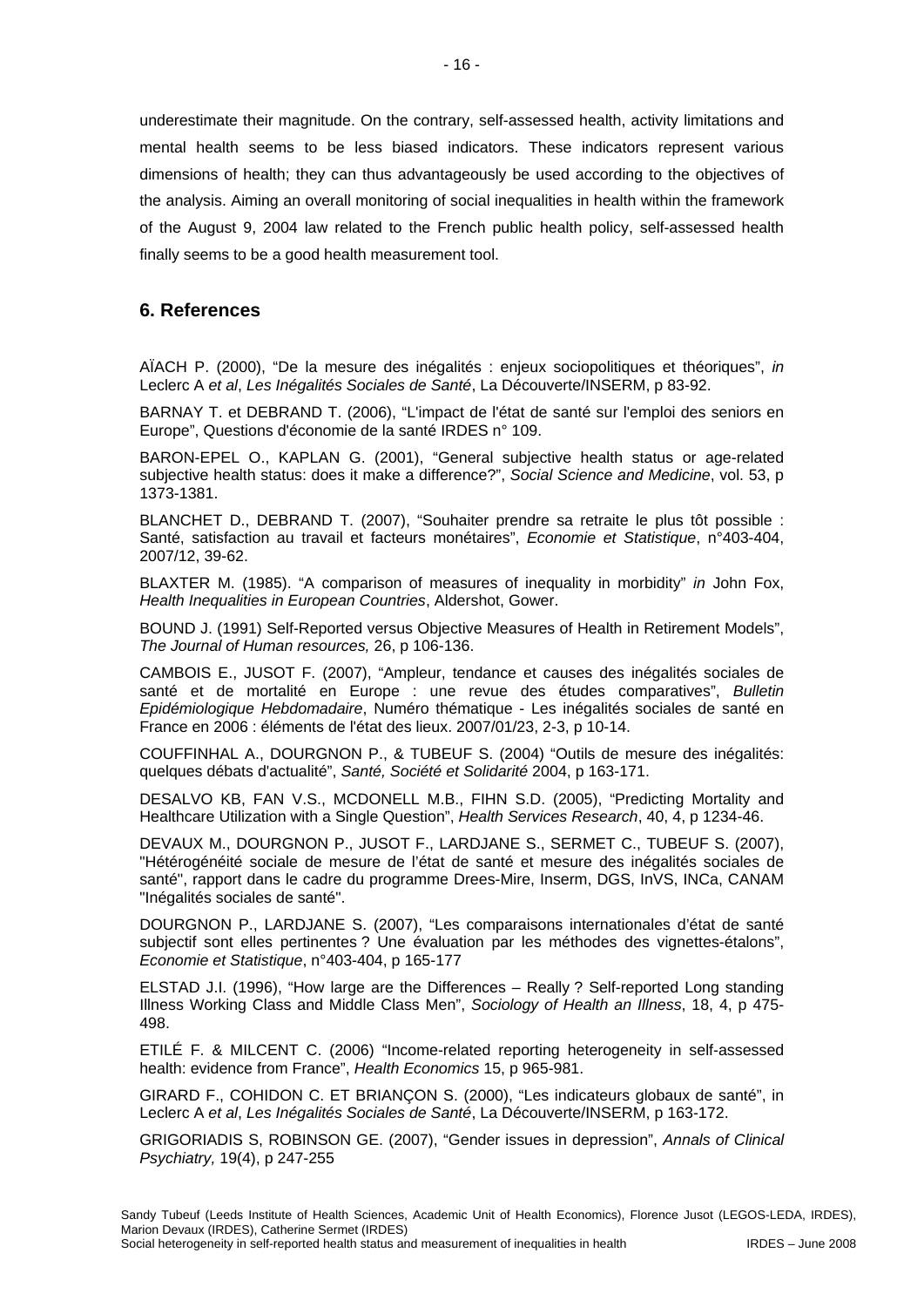IDLER E.L. & BENYAMINI Y. (1997) "Self-rated health and mortality: a review of twentyseven community studies" *Journal of Health and Social Behaviour* 38, p 21-37.

JUSOT F., ROCHAIX L., TUBEUF S. (2005), "Income-Related Health Inequalities in France between 1998 and 2002: Comparing Trends with Alternative Health Indicators", ECuity III Workshop, Bonn, september 2005.

KUNST A.E., GROENHOF F., MACKENBACH J.P. and EU Working Group on Socioeconomic Inequalities in Health (2000), "Inégalités sociales de mortalité prématurée : La France comparée aux autres pays européens", *in* Leclerc A., Fassin D., Grandjean H., Kaminski M., Lang T., *Les Inégalités sociales de Santé*, Paris, La Découverte/INSERM.

LECLERC A., FASSIN D., GRANDJEAN H., KAMINSKI M., LANG T. (2000*), Les Inégalités Sociales de Santé*, Paris, La Découverte/INSERM.

LECLERC A. et CHASTANG J.F. (2000), "Quantifier les inégalités", *in* Leclerc A., Fassin D., Grandjean H., Kaminski M., Lang T., *Les Inégalités sociales de Santé*, Paris, La Découverte/INSERM, p 109-122.

MACKENBACH J.P., LOOMAN C.W., & VAN DER MEER J.B. (1996) "Differences in the misreporting of chronic conditions, by level of education: the effect on inequalities in prevalence rates", *Am J Public Health,* 86, p 706-711.

MATHERS C. & DOUGLAS R.M. (1998) "Measuring progress in population health and wellbeing" *in* Eckersley R. (Ed) *Measuring progress: Is life getting better?* Collingwood Vic.

MOESSGAARD IBURG K.M., SALOMON J.A., TANDON A., MURRAY C.J.L., (2002), "Cross-population comparability of physician-assessed and self-reported measures of health", *in* Murray C.J.L., Salomon J.A., Mathers C., Lopez A.D., WHO, *Summary Measures of Population Health: Concepts, Ethics, Measurement and Applications*, Geneva, p 433-448

MURRAY C.J.L. & CHEN L.C. (1992) "Understanding Morbidity Change", *Population and Development Review,* 18, p 481-503.

RADLOFF L.S (1977) "The CES-D scale: a self-report depression scale for research in the general population", *Applied Psychological measurement*, vol 1 n°3, p 385-401.

SERMET C., CAMBOIS E (2002), "Mesurer l'état de santé", in Caselli G., Vallin J., WUNSCH G., *Démographie : analyse et synthèse. III. Les déterminants de la mortalité*, Paris, Editions de l'INED, 2002/12, vol. III, chapitre 41, p 25-52,

SHMUELI A. (2002), "Reporting Heterogeneity in the Measurement of Health and Health-Related Quality of Life", *Pharmacoeconomics*, vol 20 n°6, p 405-412.

SHMUELI A. (2003), "Socio-economic and demographic variation in health and in its measures: the issue of reporting heterogeneity", *Social Science and Medicine*, 57, p 125-134.

TUBEUF S. & PERRONNIN M. (2008). "New prospects in the analysis of inequalities in health: a measurement of health encompassing several dimensions of health," Health, Econometrics and Data Group (HEDG) Working Papers 08/01, HEDG, c/o Department of Economics, University of York.

VAN DOORSLAER E. & KOOLMAN X. (2004), "Explaining the differences in income-related health inequalities across European countries", *Health Economics,* 13, p 609-628.

VAN DOORSLAER E. & GERDTHAM U.G. (2003) "Does inequality in self-assessed health predict inequality in survival by income?- Evidence from Swedish data", *Social Science and Medicine,* 57, p 1621-1629.

WANG JL (2004), "The difference between single and married mothers in the 12-month prevalence of major depressive syndrome, associated factors and mental health service utilization", *Social Psychiatry and Psychiatric Epidemiology,* 39(1), p 26-32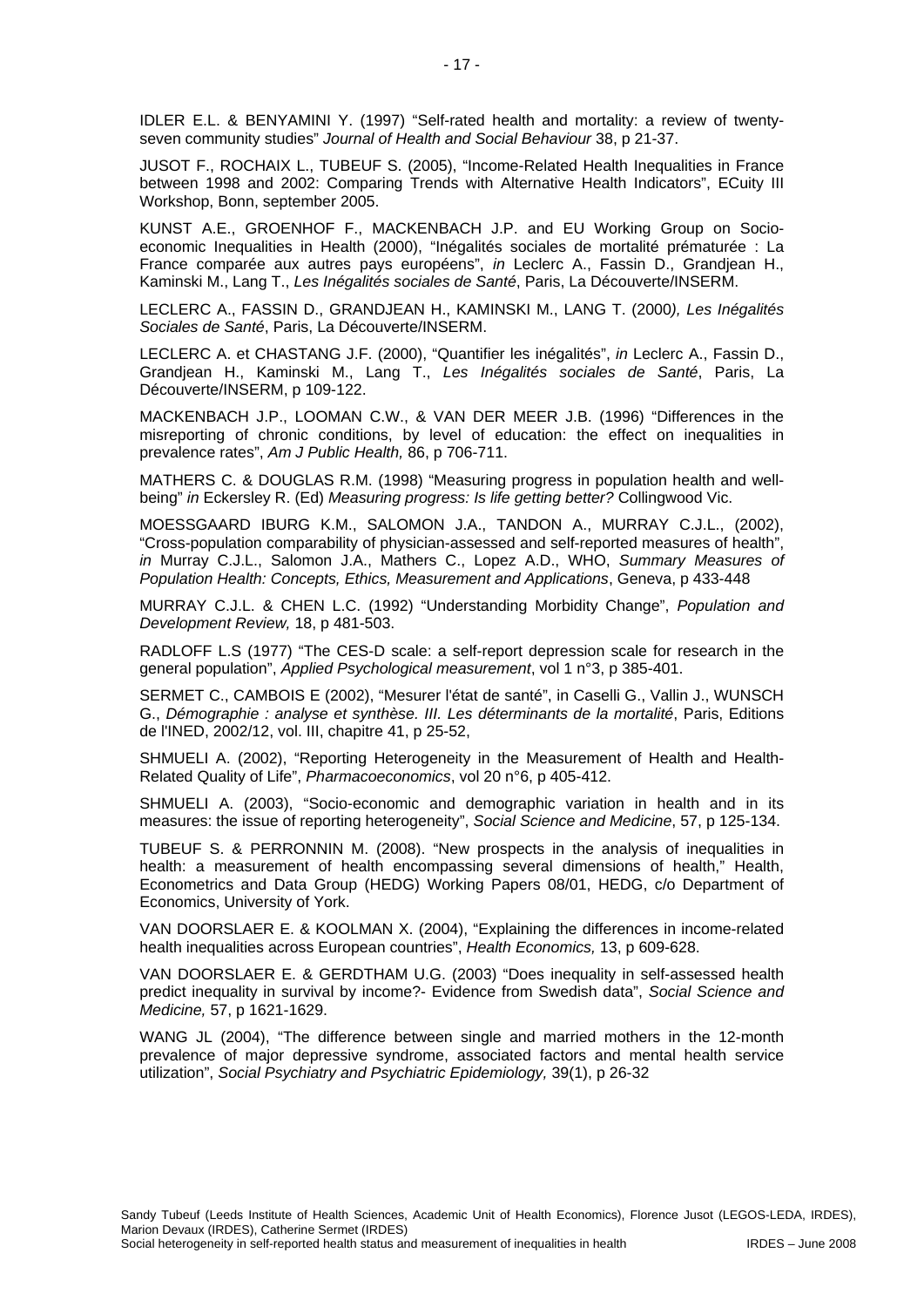# **7. Appendix**





| <b>Chapter</b> | Title                                                                              | Freq. | %     |
|----------------|------------------------------------------------------------------------------------|-------|-------|
|                | Certain infectious and parasitic diseases                                          | 567   | 2.8%  |
|                | <b>Neoplasm</b>                                                                    | 677   | 3.4%  |
|                | Diseases of the blood and blood-forming organs and certain disorders involving the |       |       |
| Ш              | immune mechanism                                                                   | 165   | 0.8%  |
| IV             | Endocrine, nutritional and metabolic diseases                                      | 2925  | 14.5% |
| V              | Mental and behavioural disorders                                                   | 848   | 4.2%  |
| VI             | Diseases of the nervous system                                                     | 1103  | 5.5%  |
| VII            | Diseases of the eye and adnexa                                                     | 1053  | 5.2%  |
| VIII           | Diseases of the ear an mastoid process                                             | 2043  | 10.1% |
| IX             | Diseases of the circulatory system                                                 | 4123  | 20.5% |
| X              | Diseases of the respiratory system                                                 | 1519  | 7.5%  |
| XI             | Diseases of the digestive system                                                   | 2467  | 12.2% |
| XII            | Diseases of the skin and subcutaneous tissue                                       | 925   | 4.6%  |
| XIII           | Disease of the musculoskeletal system and connective tissue                        | 3517  | 17.5% |
| XIV            | Diseases of the genitourinary system                                               | 1430  | 7.1%  |
| <b>XV</b>      | Pregnacy, childbirth and puerperium                                                | 18    | 0.1%  |
| XVI            | Certain conditions originating in the perinatal period                             | 0     | 0%    |
| XVII           | Congenital malformations, deformations and chromosomal abnormalities               | 94    | 0.5%  |
|                | Symptoms, signs and abnormal clinical and laboratory findings, not elsewhere       |       |       |
| <b>XVIII</b>   | classified                                                                         | 66    | 0.3%  |
| <b>XIX</b>     | Injury, poisoning and certain other consequences of external causes                | 1273  | 6.3%  |
| XX             | External causes of morbidity and mortality                                         | 83    | 0.4%  |
| XXI            | Factors influencing health status and contact with health services                 | 128   | 0.6%  |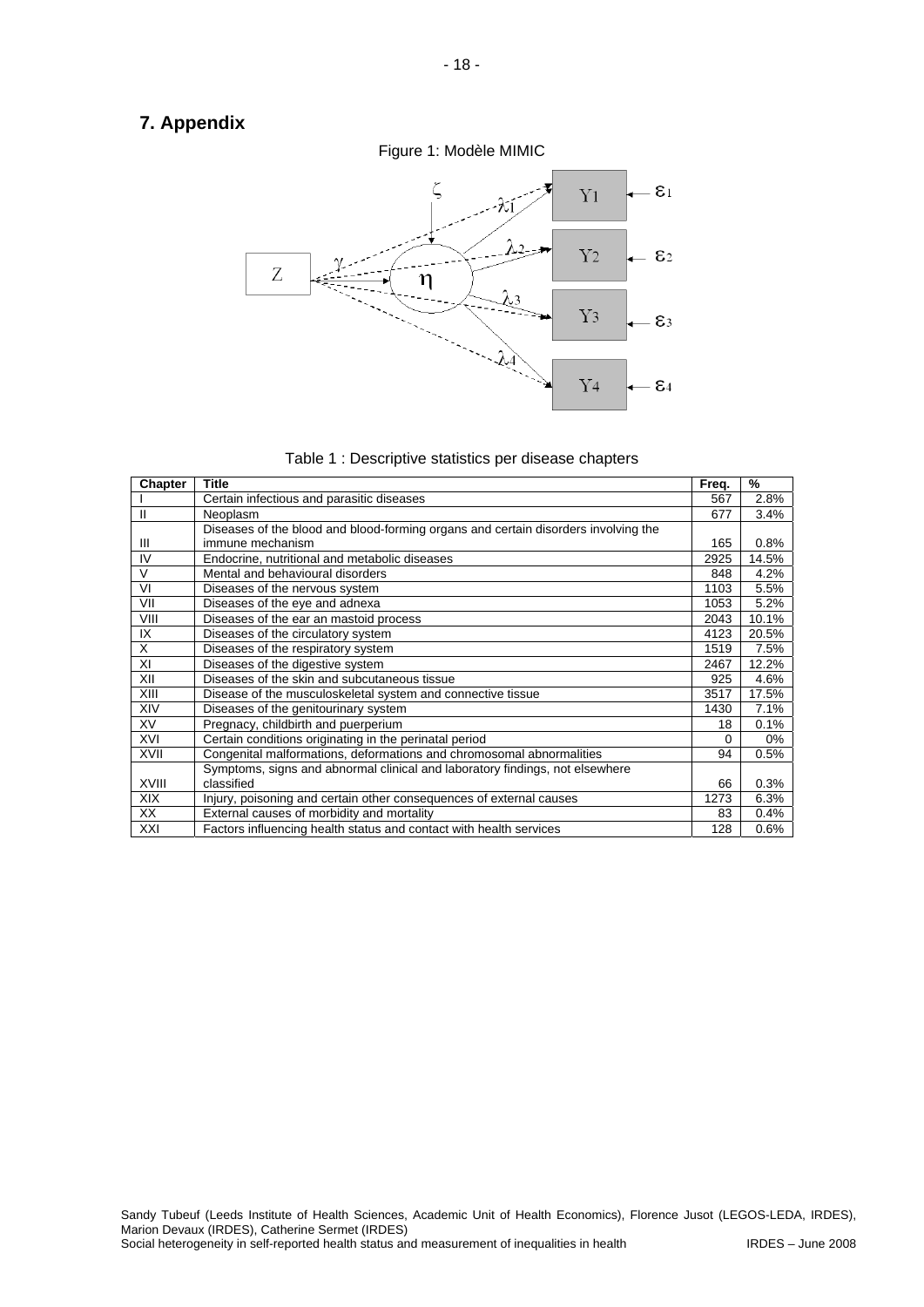| Variables                                                          | Freq.             | Prop.        |
|--------------------------------------------------------------------|-------------------|--------------|
| Gender                                                             |                   |              |
| Female                                                             | 10662             | 52,9%        |
| Male                                                               | 9483              | 47,1%        |
| Age classes                                                        |                   |              |
| $18 - 24$                                                          | 2326              | 11,5%        |
| 25-39                                                              | 5879              | 29,2%        |
| 40-49                                                              | 4261              | 21,2%        |
| 50-59                                                              | 3586              | 17,8%        |
| 60-74                                                              | 3153              | 15,7%        |
| $75 - 85$                                                          | 940               | 4,7%         |
| Household composition                                              |                   |              |
| Single                                                             | 2725              | 13,5%        |
| Couple without children                                            | $61\overline{44}$ | 30,5%        |
| Couple with children                                               | 9407              | 46,7%        |
| Single-parent family                                               | 1097              | 5,4%         |
| Non nuclear family                                                 | 772               | 3,8%         |
| <b>Education level</b>                                             |                   |              |
| No diploma                                                         | 2709              | 13,4%        |
| Diploma lower than A-level                                         | 8677              | 43,1%        |
| A-level                                                            | 3445              | 17,1%        |
| Diploma higher than A-level                                        | 5314              | 26,4%        |
| Houshold income                                                    |                   |              |
| 1 <sup>st</sup> income quartile                                    | 4224              | 21,0%        |
| 2 <sup>nd</sup> income quartile<br>3 <sup>rd</sup> income quartile | 4983              | 24,7%        |
|                                                                    | 5286              | 26,2%        |
| 4 <sup>th</sup> income quartile                                    | 5652              | 28,1%        |
| Social occupation                                                  |                   |              |
| Farmer                                                             | 667               | 3,3%         |
| Self-employed                                                      | 1047              | 5,2%         |
| Manager                                                            | 2853              | 14,2%        |
| Clerk                                                              | 4410              | 21,9%        |
| Employee                                                           | 5355              | 26,6%        |
| Worker                                                             | 4207              | 20,9%        |
| Unknown occupation                                                 | 1606              | 8,0%         |
| <b>Activity status</b>                                             |                   |              |
| Employed<br>Unemployed                                             | 11898<br>1246     | 59,1%        |
|                                                                    | 1253              | 6,2%<br>6,2% |
| Student<br>Retired                                                 | 3879              | 19,3%        |
| Homemaker                                                          | 1417              |              |
| Inactive                                                           | 452               | 7,0%<br>2,2% |
| Self-assessed health                                               |                   |              |
| Reported poor self-assessed health                                 |                   | 22,30%       |
| Poor general health status (SF36 General Health score)             | 4486<br>5143      |              |
|                                                                    |                   | 25%          |
| Reported morbidity                                                 |                   |              |
| Reported chronic disease problem                                   | 8022              | 39,80%       |
| At least one reported chromic disease                              | 12551             | 62,3%        |
| <b>Functional health</b>                                           |                   |              |
| Reported functional limitations                                    | 2292              | 11,40%       |
| At least one reported activity limitation                          | 4979              | 24,20%       |
| <b>Mental health</b>                                               |                   |              |
| Poor mental health (SF36 Mental Health score)                      | 5143              | 25%          |
| Having a depression risk (CES-D score)                             | 5143              | 25%          |

| Table 2: Sample description |  |
|-----------------------------|--|
|-----------------------------|--|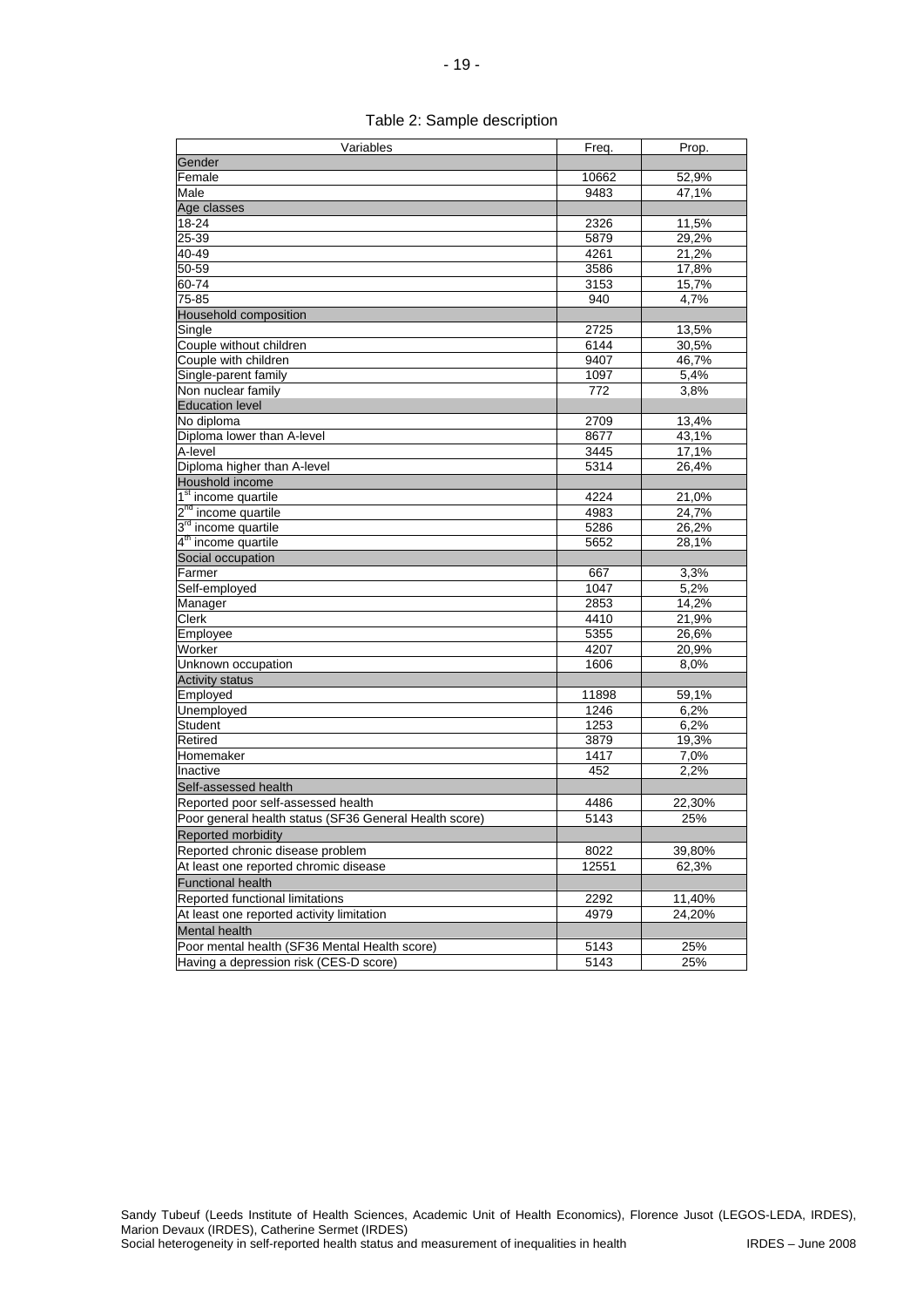| Individual characteristics      | Poor latent<br>health |           | Poor self-<br>assessed<br>health |                  | <b>Having one</b><br>chronic disease |               | <b>Having one</b><br>activity<br>limitation |              | Poor mental<br>health |                 |
|---------------------------------|-----------------------|-----------|----------------------------------|------------------|--------------------------------------|---------------|---------------------------------------------|--------------|-----------------------|-----------------|
|                                 | Estim.                | T-test    | Estim.                           | <b>T-test</b>    | Estim.                               | <b>T-test</b> | Estim.                                      | T-test       | Estim.                | <b>T-test</b>   |
| Gender                          |                       |           |                                  |                  |                                      |               |                                             |              |                       |                 |
| Female                          | Ref.                  | Ref.      |                                  |                  | Ref.                                 | Ref.          |                                             |              | Ref.                  | Ref.            |
| Male                            | 0,087                 | 3,734     |                                  |                  | 0,05                                 | 2,293         |                                             |              |                       | 0,296 13,371    |
| Age classes                     |                       |           |                                  |                  |                                      |               |                                             |              |                       |                 |
| 18-24                           | $-0,262$              | $-5,697$  |                                  |                  |                                      |               |                                             |              |                       |                 |
| 25-39                           | Ref.                  | Ref.      | Ref.                             | Ref.             | Ref.                                 | Ref.          | Ref.                                        | Ref.         | Ref.                  | Ref.            |
| 40-49                           | 0,284                 | 9,911     |                                  |                  |                                      |               |                                             |              |                       | $-0,07 -2,429$  |
| 50-59                           | 0,503                 | 15,227    |                                  |                  | 0,113                                | 3,666         |                                             |              |                       | $-0,174 -5,289$ |
| 60-74                           | 0,53                  | 9,51      |                                  |                  | 0,335                                | 6,22          |                                             |              |                       | $-0,31 -5,426$  |
| 75-85                           | 0,88                  | 13,32     |                                  |                  | 0,301                                | 4,427         |                                             |              |                       | $-0,273 -3,979$ |
| Household composition           |                       |           |                                  |                  |                                      |               |                                             |              |                       |                 |
| Single                          | 0,071                 | 2,336     |                                  |                  |                                      |               |                                             |              | 0,204                 | 6,662           |
| Couple without children         | Ref.                  | Ref.      | Ref.                             | Ref.             | Ref.                                 | Ref.          | Ref.                                        | Ref.         | Ref.                  | Ref.            |
| Couple with children            | $-0,054$              | $-2,157$  |                                  |                  |                                      |               |                                             |              |                       |                 |
| Single-parent family            | -0,088                | $-1,466$  |                                  | 0,149 2,401      |                                      |               |                                             |              |                       | 0,243 4,748     |
| Non nuclear family              | 0,024                 | 0,456     |                                  |                  | $-0,145 - 2,804$                     |               |                                             |              |                       |                 |
| <b>Education level</b>          |                       |           |                                  |                  |                                      |               |                                             |              |                       |                 |
| No diploma                      | Ref.                  | Ref.      | Ref.                             | Ref.             | Ref.                                 | Ref.          | Ref.                                        | Ref.         | Ref.                  | Ref.            |
| Diploma lower than A-level      | $-0,1$                | $-2,993$  |                                  | $-0,119 -3,682$  |                                      |               |                                             |              |                       |                 |
| A-level                         | $-0,237$              | $-5,469$  |                                  | $-0,108 - 2,498$ |                                      |               |                                             |              |                       |                 |
| Diploma higher than A-level     | $-0,468$              | $-11,477$ |                                  |                  | 0,185                                | 4,691         | 0,18                                        | 3,48         |                       |                 |
| Houshold income                 |                       |           |                                  |                  |                                      |               |                                             |              |                       |                 |
| 1 <sup>st</sup> income quartile | Ref.                  | Ref.      | Ref.                             | Ref.             | Ref.                                 | Ref.          | Ref.                                        | Ref.         | Ref.                  | Ref.            |
| 2 <sup>nd</sup> income quartile | $-0.074$              | $-2,563$  |                                  |                  | 0,068                                | 2,443         |                                             |              |                       |                 |
| 3 <sup>rd</sup> income quartile | -0,194                | $-6,452$  |                                  |                  | 0,124                                | 4,226         |                                             |              |                       |                 |
| 4 <sup>th</sup> income quartile | $-0,23$               | $-6,981$  |                                  |                  | 0,156                                | 4,839         |                                             |              |                       |                 |
| Social occupation               |                       |           |                                  |                  |                                      |               |                                             |              |                       |                 |
| Farmer                          | $-0,1$                | $-1,918$  |                                  |                  |                                      |               |                                             |              |                       |                 |
| Self-employed                   | -0,149                | $-3,332$  |                                  |                  |                                      |               |                                             |              |                       |                 |
| Manager                         | -0,298                | $-6,754$  |                                  |                  | 0,163                                | 3,946         |                                             | 0,112 2,093  |                       |                 |
| Clerk                           | -0,171                | $-4,995$  |                                  |                  | 0,124                                | 3,802         |                                             | 0,112 2,786  |                       |                 |
| Employee                        | -0,077                | $-2,723$  |                                  |                  |                                      |               |                                             |              |                       |                 |
| Worker                          | Ref.                  | Ref.      | Ref.                             | Ref.             | Ref.                                 | Ref.          | Ref.                                        | Ref.         | Ref.                  | Ref.            |
| Unknown occupation              | -0.199                | $-3,046$  |                                  |                  |                                      |               |                                             |              |                       |                 |
| <b>Activity status</b>          |                       |           |                                  |                  |                                      |               |                                             |              |                       |                 |
| Employed                        | Ref.                  | Ref.      | Ref.                             | Ref.             | Ref.                                 | Ref.          | Ref.                                        | Ref.         | Ref.                  | Ref.            |
| Unemployed                      | 0,314                 | 7,849     |                                  |                  |                                      |               |                                             |              |                       |                 |
| <b>Student</b>                  | 0,251                 | 2,769     |                                  | $-0,357 -3,521$  |                                      |               |                                             |              |                       |                 |
| Retired                         | 0,246                 | 5,155     |                                  |                  |                                      |               | 0,198                                       | 3,605        |                       |                 |
| Homemaker                       | 0,173                 | 4,214     |                                  |                  |                                      |               |                                             |              |                       |                 |
| Inactive                        | 0,942                 | 14,875    |                                  |                  |                                      |               |                                             | 0,547 8,898  |                       |                 |
| Threshold/ Intercept            |                       |           |                                  | 0,709 14,816     |                                      | 0,567 13,122  |                                             | 1,367 24,345 |                       | 0,592 13,252    |
| Latent health                   |                       |           | 1                                | $\mathbf{0}$     |                                      | 0,609 36,355  |                                             | 0,756 39,859 |                       | 0,54 33,692     |
| $R^2$                           | 0,246                 |           | 0,888                            |                  | 0.402                                |               | 0.568                                       |              | 0.314                 |                 |
|                                 | 73,24                 |           |                                  |                  |                                      |               |                                             |              |                       |                 |
| Chi 2 (WLSMV)                   | 4                     |           |                                  |                  |                                      |               |                                             |              |                       |                 |
|                                 | 0,000                 |           |                                  |                  |                                      |               |                                             |              |                       |                 |
| P-value                         | 5                     |           |                                  |                  |                                      |               |                                             |              |                       |                 |
| <b>RMSEA</b>                    | 0,007                 |           |                                  |                  |                                      |               |                                             |              |                       |                 |
| Correlation between chronic     |                       |           |                                  |                  |                                      |               |                                             |              |                       |                 |
| disease and mental health       | $-0,051$              | $-4,012$  |                                  |                  |                                      |               |                                             |              |                       |                 |

Table 3: Determinants of poor latent health determinants and probability to report a poor health status as regard to each indicator (model 1)

Sandy Tubeuf (Leeds Institute of Health Sciences, Academic Unit of Health Economics), Florence Jusot (LEGOS-LEDA, IRDES), Marion Devaux (IRDES), Catherine Sermet (IRDES) Social heterogeneity in self-reported health status and measurement of inequalities in health IRDES – June 2008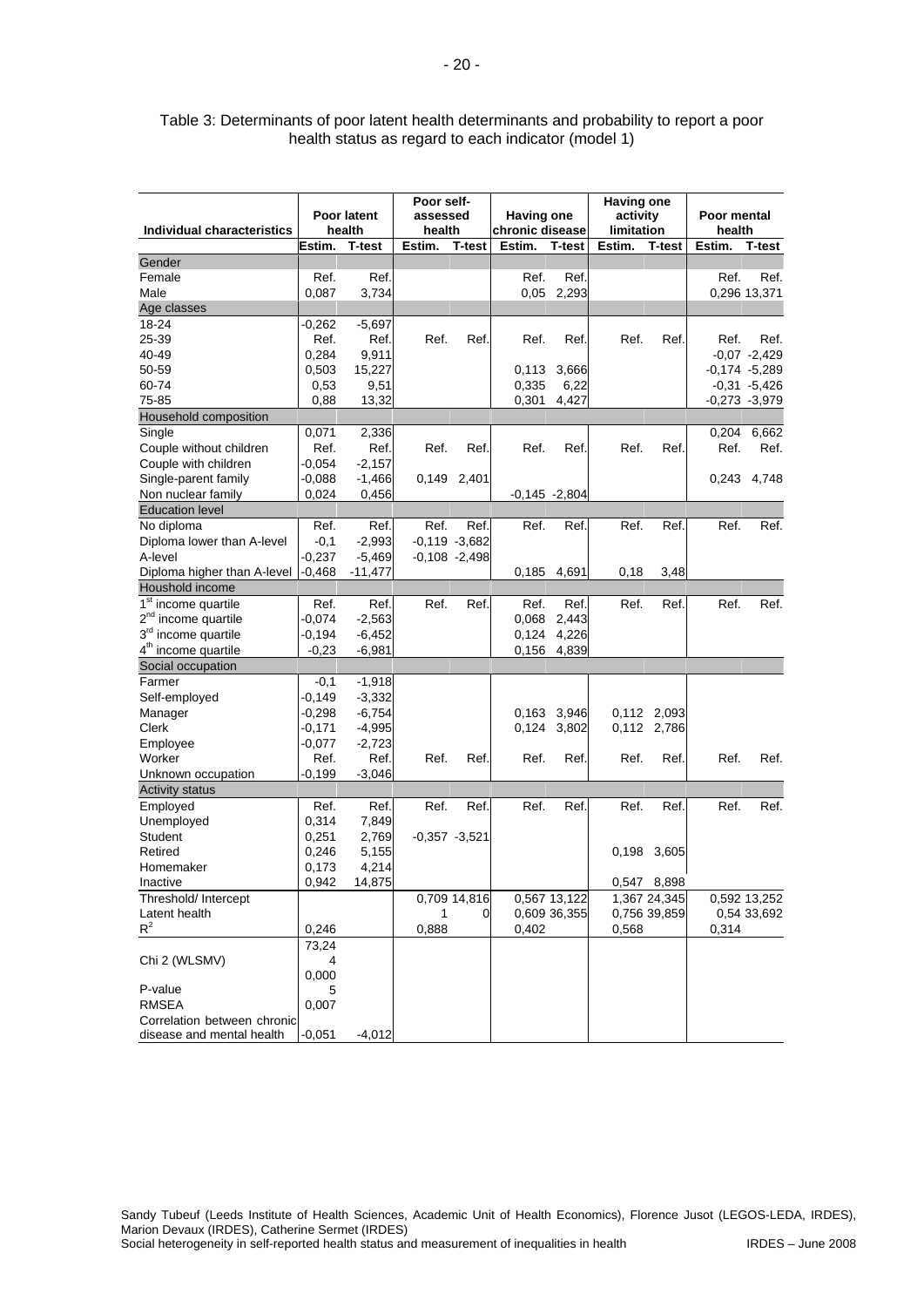| <b>Individual characteristics</b> | Latent health |                   | Self-assessed<br>health |                | <b>Chronic</b><br>disease |                 | <b>Activity</b><br>limitation |                  | <b>CESD mental</b><br>health |          |
|-----------------------------------|---------------|-------------------|-------------------------|----------------|---------------------------|-----------------|-------------------------------|------------------|------------------------------|----------|
|                                   | Estim.        | T-test            | Estim.                  | T-test         | Estim.                    | <b>T</b> -test  | Estim.                        | <b>T-test</b>    | Estim.                       | T-test   |
| Gender                            |               |                   |                         |                |                           |                 |                               |                  |                              |          |
| Female                            | Ref.          | Ref.              | Ref.                    | Ref.           | Ref.                      | Ref.            | Ref.                          | Ref.             | Ref.                         | Ref.     |
| Male                              | 0,128         | 5.771             |                         |                |                           |                 |                               | $-0.073 - 2.706$ | 0,297                        | 12,795   |
| Age classes                       |               |                   |                         |                |                           |                 |                               |                  |                              |          |
| 18-24                             |               | $-0.279 - 5.716$  |                         |                |                           |                 |                               |                  | 0,109                        | 2,304    |
| 25-39                             | Ref.          | Ref.              | Ref.                    | Ref.           | Ref.                      | Ref.            | Ref.                          | Ref.             | Ref.                         | Ref.     |
| 40-49                             | 0,28          | 9,886             |                         |                |                           |                 |                               |                  | $-0,108$                     | $-3,572$ |
| 50-59                             |               | 0,498 15,166      |                         |                |                           | 0,107 3,441     |                               |                  | $-0,153$                     | $-4,457$ |
| 60-74                             | 0,373         | 4,463             | 0,22                    | 2,734          |                           | 0,423 6,427     |                               |                  | $-0,166$                     | $-2,491$ |
| 75-85                             | 0,722         | 7,42              | 0,216                   | 2,331          |                           | 0,386 4,809     |                               |                  | $-0,226$                     | $-2,837$ |
| <b>Household composition</b>      |               |                   |                         |                |                           |                 |                               |                  |                              |          |
| Single                            | 0,07          | 2,336             |                         |                |                           |                 |                               |                  | 0,37                         | 11,846   |
| Couple without children           | Ref.          | Ref.              | Ref.                    | Ref.           | Ref.                      | Ref.            | Ref.                          | Ref.             | Ref.                         | Ref.     |
| Couple with children              | $-0,06$       | $-2,4$            |                         |                |                           |                 |                               |                  |                              |          |
| Single-parent family              |               | $-0,086 -1,477$   | 0,148                   | 2,43           |                           |                 |                               |                  | 0,431                        | 8,423    |
| Non nuclear family                | 0,03          | 0,564             |                         |                |                           | $-0,149 -2,898$ |                               |                  |                              |          |
| <b>Education level</b>            |               |                   |                         |                |                           |                 |                               |                  |                              |          |
| No diploma                        | Ref.          | Ref.              | Ref.                    | Ref.           | Ref.                      | Ref.            | Ref.                          | Ref.             | Ref.                         | Ref.     |
| Diploma lower than A-level        |               | $-0,086 -2,652$   | $-0,134$                | -4,188         |                           |                 |                               |                  |                              |          |
| A-level                           |               | $-0,228 -5,452$   | $-0,117$                | $-2,767$       |                           |                 |                               |                  |                              |          |
| Diploma higher than A-level       |               | $-0,457 - 11,249$ | 0                       | 0              |                           | 0,187 4,711     |                               | 0,184 3,555      |                              |          |
| <b>Houshold income</b>            |               |                   |                         |                |                           |                 |                               |                  |                              |          |
| 1 <sup>st</sup> income quartile   | Ref.          | Ref.              | Ref.                    | Ref.           | Ref.                      | Ref.            | Ref.                          | Ref.             | Ref.                         | Ref.     |
| 2 <sup>nd</sup> income quartile   |               | $-0.08 - 2.836$   |                         |                |                           | 0,074 2,634     |                               |                  |                              |          |
| 3 <sup>rd</sup> income quartile   |               | $-0.197 - 6.629$  |                         |                |                           | 0,129 4,391     |                               |                  |                              |          |
| 4 <sup>th</sup> income quartile   |               | $-0,23$ $-7,065$  |                         |                |                           | 0,16 4,937      |                               |                  |                              |          |
| Social occupation                 |               |                   |                         |                |                           |                 |                               |                  |                              |          |
| Farmer                            |               | $-0,048 -0,907$   |                         |                |                           |                 |                               | $-0,129 -1,979$  |                              |          |
| Self-employed                     |               | $-0,191 - 4,022$  |                         |                |                           | 0,134 2,803     |                               |                  |                              |          |
| Manager                           |               | $-0,299 -6,739$   |                         |                |                           | 0,17 4,018      |                               | 0,121 2,232      |                              |          |
| Clerk                             |               | $-0,175$ $-5,103$ |                         |                | 0,13                      | 3,927           |                               | 0,12 2,969       |                              |          |
| Employee                          |               | $-0,092 -3,117$   |                         |                | 0,073                     | 2,49            |                               |                  |                              |          |
| Worker                            | Ref.          | Ref.              | Ref.                    | Ref.           | Ref.                      | Ref.            | Ref.                          | Ref.             | Ref.                         | Ref.     |
| Unknown occupation                |               | $-0,173 -2,728$   |                         |                |                           |                 |                               |                  |                              |          |
| <b>Activity status</b>            |               |                   |                         |                |                           |                 |                               |                  |                              |          |
| Employed                          | Ref.          | Ref.              | Ref.                    | Ref.           | Ref.                      | Ref.            | Ref.                          | Ref.             | Ref.                         | Ref.     |
| Unemployed                        | 0,293         | 7,174             |                         |                |                           |                 |                               |                  | 0,178                        | 4,218    |
| Student                           | 0,175         | 1,765             | $-0,28$                 | $-2,566$       |                           |                 |                               |                  | 0,179                        | 2,111    |
| Retired                           | 0,26          | 5,504             |                         |                |                           |                 | 0,181                         | 3,306            |                              |          |
| Homemaker                         | 0,244         | 5,15              | $-0,112$                | $-2,357$       |                           |                 |                               |                  |                              |          |
| Inactive                          |               | 0,96 15,437       |                         |                |                           |                 | 0,507                         | 8,34             |                              |          |
| Threshold/ Intercept              |               |                   | 0,709                   | 14.816         | 0,567                     | 13,126 1,367    |                               | 24,342 0.824     |                              | 17,84    |
| Latent health                     |               |                   | 1                       | $\overline{0}$ |                           | 0,628 37,201    |                               | 0,783 41,088     | 0,56                         | 33,671   |
| $R^2$                             | 0,237         |                   | 0,865                   |                | 0,414                     |                 | 0,575                         |                  | 0,344                        |          |
| Chi 2 (WLSMV)                     | 42,791        |                   |                         |                |                           |                 |                               |                  |                              |          |
| P-value                           | 0,1183        |                   |                         |                |                           |                 |                               |                  |                              |          |
| <b>RMSEA</b>                      | 0,004         |                   |                         |                |                           |                 |                               |                  |                              |          |
| <b>CFI</b>                        | 0,998         |                   |                         |                |                           |                 |                               |                  |                              |          |
| Correlation between chronic       |               |                   |                         |                |                           |                 |                               |                  |                              |          |
| disease and CESD                  |               | $-0.069 - 5.264$  |                         |                |                           |                 |                               |                  |                              |          |

## Table 4: Results of model 2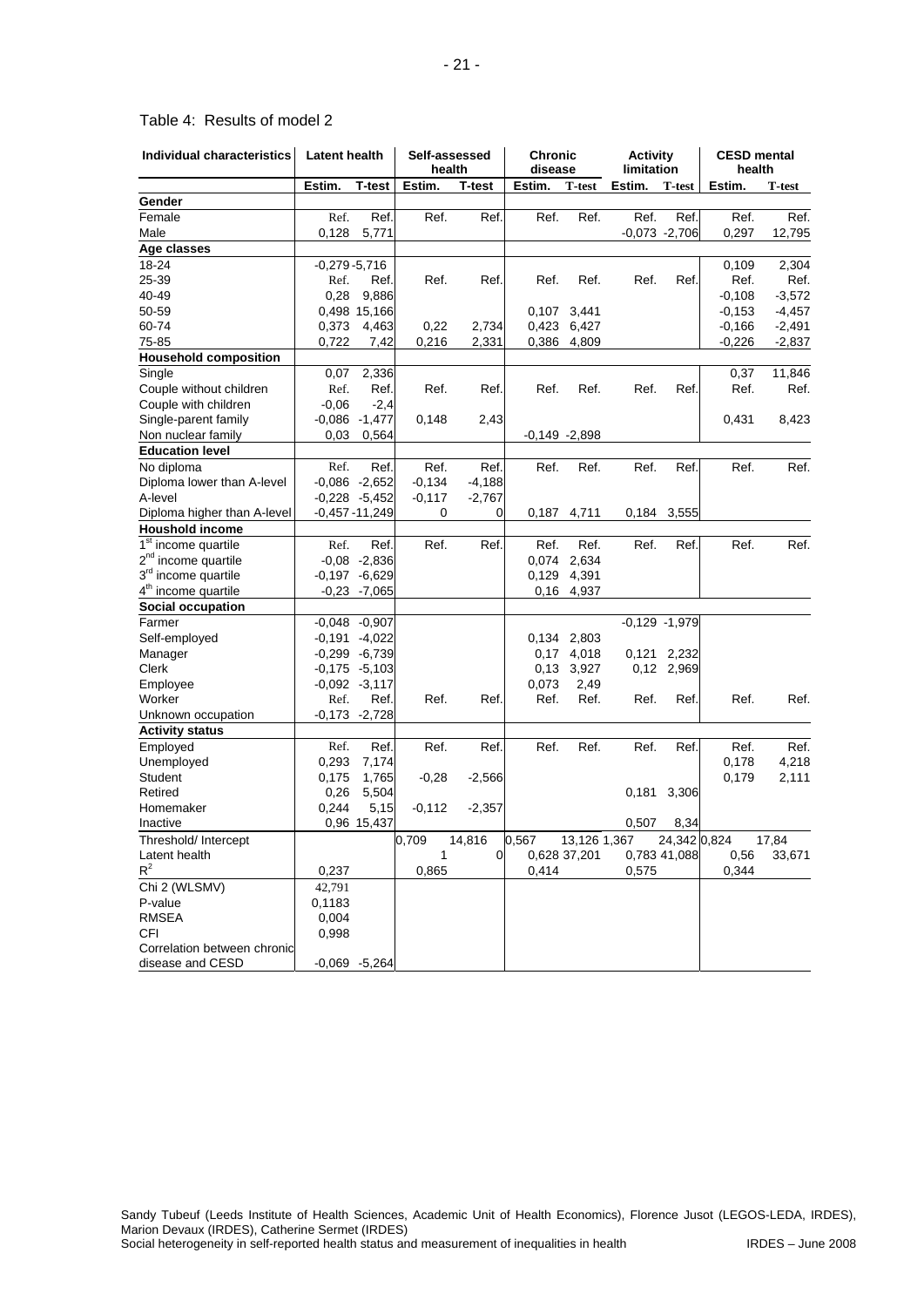| Table 5: Results of model 3 |  |  |  |
|-----------------------------|--|--|--|
|-----------------------------|--|--|--|

| health<br><b>Disability</b><br>Latent health<br>disease<br>SF36 MH score<br><b>T-test</b><br>Estim.<br>Estim.<br>Estim.<br>T-test<br>Estim.<br>T-test<br>T-test<br>Estim.<br>T-test<br>Gender<br>Ref.<br>Ref.<br>Ref.<br>Female<br>Ref.<br>Ref.<br>Ref.<br>Ref.<br>Ref.<br>Ref.<br>Ref.<br>Male<br>0,116<br>6,135<br>0,274<br>12,502<br>Age classes<br>18-24<br>$-0,244$<br>$-6,227$<br>25-39<br>Ref.<br>Ref.<br>Ref.<br>Ref.<br>Ref.<br>Ref.<br>Ref.<br>Ref.<br>Ref.<br>Ref.<br>40-49<br>9,732<br>$-0,071$<br>$-2,42$<br>0,258<br>0,254<br>7,326<br>50-59<br>0,511<br>16,961<br>$-0,209$<br>$-5,924$<br>0,26<br>6,612<br>60-74<br>$-0.385$<br>$-0,036$<br>0,628 6,572<br>0,685 7,896<br>0,963<br>12,005<br>75-85<br>0,972<br>16,085<br>0,929<br>$-5,089$<br>12,075<br>$-0,384$<br>Household composition<br>Single<br>2,908<br>0,195<br>6,35<br>0,078<br>Couple without children<br>Ref.<br>Ref.<br>Ref.<br>Ref.<br>Ref.<br>Ref.<br>Ref.<br>Ref.<br>Ref.<br>Ref.<br>Couple with children<br>$-0,055$<br>$-2,505$<br>Single-parent family<br>$-0,051$<br>$-1,088$<br>0,111<br>0,226<br>4,596<br>1,961<br>Non nuclear family<br>0,038<br>0,784<br>$-0,162 -2,894$<br><b>Education level</b><br>No diploma<br>Ref.<br>Ref.<br>Ref.<br>Ref.<br>Ref.<br>Ref.<br>Ref.<br>Ref.<br>Ref.<br>Ref.<br>Diploma lower than A-level<br>$-0,208$<br>$-7,789$<br>0,116<br>3,696<br>A-level<br>$-0,359$<br>$-10,313$<br>0,161<br>3,937<br>Diploma higher than A-<br>$-12,666$<br>0,284<br>6,42<br>level<br>$-0,466$<br>Houshold income<br>1 <sup>st</sup> income quartile<br>Ref.<br>Ref.<br>Ref.<br>Ref.<br>Ref.<br>Ref.<br>Ref.<br>Ref.<br>Ref.<br>Ref.<br>2 <sup>nd</sup> income quartile<br>2,615<br>$-0.067$<br>$-2,503$<br>0,079<br>3 <sup>rd</sup> income quartile<br>$-6,782$<br>0,163<br>-0,19<br>5,101<br>4 <sup>th</sup> income quartile<br>$-0,234$<br>$-7,636$<br>0,208<br>5,944<br>Social occupation<br>$-1,973$<br>2,147<br>Farmer<br>$-0,103$<br>0,135<br>Self-employed<br>$-0,212$<br>$-4,862$<br>0,187<br>3,699<br>$-0,288$<br>$-7,315$<br>0,22<br>5,007<br>Manager<br>Clerk<br>$-0,174$<br>$-5,644$<br>0,163<br>4,73<br>Employee<br>$-0,111$<br>$-4,057$<br>0,108<br>3,45 | Individual<br>characteristics |  |
|-----------------------------------------------------------------------------------------------------------------------------------------------------------------------------------------------------------------------------------------------------------------------------------------------------------------------------------------------------------------------------------------------------------------------------------------------------------------------------------------------------------------------------------------------------------------------------------------------------------------------------------------------------------------------------------------------------------------------------------------------------------------------------------------------------------------------------------------------------------------------------------------------------------------------------------------------------------------------------------------------------------------------------------------------------------------------------------------------------------------------------------------------------------------------------------------------------------------------------------------------------------------------------------------------------------------------------------------------------------------------------------------------------------------------------------------------------------------------------------------------------------------------------------------------------------------------------------------------------------------------------------------------------------------------------------------------------------------------------------------------------------------------------------------------------------------------------------------------------------------------------------------------------------------------------------------------------------------------------------------------------------------------------------------------------------------------------------------------------------------------------------------------------------------------------|-------------------------------|--|
|                                                                                                                                                                                                                                                                                                                                                                                                                                                                                                                                                                                                                                                                                                                                                                                                                                                                                                                                                                                                                                                                                                                                                                                                                                                                                                                                                                                                                                                                                                                                                                                                                                                                                                                                                                                                                                                                                                                                                                                                                                                                                                                                                                             |                               |  |
|                                                                                                                                                                                                                                                                                                                                                                                                                                                                                                                                                                                                                                                                                                                                                                                                                                                                                                                                                                                                                                                                                                                                                                                                                                                                                                                                                                                                                                                                                                                                                                                                                                                                                                                                                                                                                                                                                                                                                                                                                                                                                                                                                                             |                               |  |
|                                                                                                                                                                                                                                                                                                                                                                                                                                                                                                                                                                                                                                                                                                                                                                                                                                                                                                                                                                                                                                                                                                                                                                                                                                                                                                                                                                                                                                                                                                                                                                                                                                                                                                                                                                                                                                                                                                                                                                                                                                                                                                                                                                             |                               |  |
|                                                                                                                                                                                                                                                                                                                                                                                                                                                                                                                                                                                                                                                                                                                                                                                                                                                                                                                                                                                                                                                                                                                                                                                                                                                                                                                                                                                                                                                                                                                                                                                                                                                                                                                                                                                                                                                                                                                                                                                                                                                                                                                                                                             |                               |  |
|                                                                                                                                                                                                                                                                                                                                                                                                                                                                                                                                                                                                                                                                                                                                                                                                                                                                                                                                                                                                                                                                                                                                                                                                                                                                                                                                                                                                                                                                                                                                                                                                                                                                                                                                                                                                                                                                                                                                                                                                                                                                                                                                                                             |                               |  |
|                                                                                                                                                                                                                                                                                                                                                                                                                                                                                                                                                                                                                                                                                                                                                                                                                                                                                                                                                                                                                                                                                                                                                                                                                                                                                                                                                                                                                                                                                                                                                                                                                                                                                                                                                                                                                                                                                                                                                                                                                                                                                                                                                                             |                               |  |
|                                                                                                                                                                                                                                                                                                                                                                                                                                                                                                                                                                                                                                                                                                                                                                                                                                                                                                                                                                                                                                                                                                                                                                                                                                                                                                                                                                                                                                                                                                                                                                                                                                                                                                                                                                                                                                                                                                                                                                                                                                                                                                                                                                             |                               |  |
|                                                                                                                                                                                                                                                                                                                                                                                                                                                                                                                                                                                                                                                                                                                                                                                                                                                                                                                                                                                                                                                                                                                                                                                                                                                                                                                                                                                                                                                                                                                                                                                                                                                                                                                                                                                                                                                                                                                                                                                                                                                                                                                                                                             |                               |  |
|                                                                                                                                                                                                                                                                                                                                                                                                                                                                                                                                                                                                                                                                                                                                                                                                                                                                                                                                                                                                                                                                                                                                                                                                                                                                                                                                                                                                                                                                                                                                                                                                                                                                                                                                                                                                                                                                                                                                                                                                                                                                                                                                                                             |                               |  |
|                                                                                                                                                                                                                                                                                                                                                                                                                                                                                                                                                                                                                                                                                                                                                                                                                                                                                                                                                                                                                                                                                                                                                                                                                                                                                                                                                                                                                                                                                                                                                                                                                                                                                                                                                                                                                                                                                                                                                                                                                                                                                                                                                                             |                               |  |
|                                                                                                                                                                                                                                                                                                                                                                                                                                                                                                                                                                                                                                                                                                                                                                                                                                                                                                                                                                                                                                                                                                                                                                                                                                                                                                                                                                                                                                                                                                                                                                                                                                                                                                                                                                                                                                                                                                                                                                                                                                                                                                                                                                             |                               |  |
|                                                                                                                                                                                                                                                                                                                                                                                                                                                                                                                                                                                                                                                                                                                                                                                                                                                                                                                                                                                                                                                                                                                                                                                                                                                                                                                                                                                                                                                                                                                                                                                                                                                                                                                                                                                                                                                                                                                                                                                                                                                                                                                                                                             |                               |  |
|                                                                                                                                                                                                                                                                                                                                                                                                                                                                                                                                                                                                                                                                                                                                                                                                                                                                                                                                                                                                                                                                                                                                                                                                                                                                                                                                                                                                                                                                                                                                                                                                                                                                                                                                                                                                                                                                                                                                                                                                                                                                                                                                                                             |                               |  |
|                                                                                                                                                                                                                                                                                                                                                                                                                                                                                                                                                                                                                                                                                                                                                                                                                                                                                                                                                                                                                                                                                                                                                                                                                                                                                                                                                                                                                                                                                                                                                                                                                                                                                                                                                                                                                                                                                                                                                                                                                                                                                                                                                                             |                               |  |
|                                                                                                                                                                                                                                                                                                                                                                                                                                                                                                                                                                                                                                                                                                                                                                                                                                                                                                                                                                                                                                                                                                                                                                                                                                                                                                                                                                                                                                                                                                                                                                                                                                                                                                                                                                                                                                                                                                                                                                                                                                                                                                                                                                             |                               |  |
|                                                                                                                                                                                                                                                                                                                                                                                                                                                                                                                                                                                                                                                                                                                                                                                                                                                                                                                                                                                                                                                                                                                                                                                                                                                                                                                                                                                                                                                                                                                                                                                                                                                                                                                                                                                                                                                                                                                                                                                                                                                                                                                                                                             |                               |  |
|                                                                                                                                                                                                                                                                                                                                                                                                                                                                                                                                                                                                                                                                                                                                                                                                                                                                                                                                                                                                                                                                                                                                                                                                                                                                                                                                                                                                                                                                                                                                                                                                                                                                                                                                                                                                                                                                                                                                                                                                                                                                                                                                                                             |                               |  |
|                                                                                                                                                                                                                                                                                                                                                                                                                                                                                                                                                                                                                                                                                                                                                                                                                                                                                                                                                                                                                                                                                                                                                                                                                                                                                                                                                                                                                                                                                                                                                                                                                                                                                                                                                                                                                                                                                                                                                                                                                                                                                                                                                                             |                               |  |
|                                                                                                                                                                                                                                                                                                                                                                                                                                                                                                                                                                                                                                                                                                                                                                                                                                                                                                                                                                                                                                                                                                                                                                                                                                                                                                                                                                                                                                                                                                                                                                                                                                                                                                                                                                                                                                                                                                                                                                                                                                                                                                                                                                             |                               |  |
|                                                                                                                                                                                                                                                                                                                                                                                                                                                                                                                                                                                                                                                                                                                                                                                                                                                                                                                                                                                                                                                                                                                                                                                                                                                                                                                                                                                                                                                                                                                                                                                                                                                                                                                                                                                                                                                                                                                                                                                                                                                                                                                                                                             |                               |  |
|                                                                                                                                                                                                                                                                                                                                                                                                                                                                                                                                                                                                                                                                                                                                                                                                                                                                                                                                                                                                                                                                                                                                                                                                                                                                                                                                                                                                                                                                                                                                                                                                                                                                                                                                                                                                                                                                                                                                                                                                                                                                                                                                                                             |                               |  |
|                                                                                                                                                                                                                                                                                                                                                                                                                                                                                                                                                                                                                                                                                                                                                                                                                                                                                                                                                                                                                                                                                                                                                                                                                                                                                                                                                                                                                                                                                                                                                                                                                                                                                                                                                                                                                                                                                                                                                                                                                                                                                                                                                                             |                               |  |
|                                                                                                                                                                                                                                                                                                                                                                                                                                                                                                                                                                                                                                                                                                                                                                                                                                                                                                                                                                                                                                                                                                                                                                                                                                                                                                                                                                                                                                                                                                                                                                                                                                                                                                                                                                                                                                                                                                                                                                                                                                                                                                                                                                             |                               |  |
|                                                                                                                                                                                                                                                                                                                                                                                                                                                                                                                                                                                                                                                                                                                                                                                                                                                                                                                                                                                                                                                                                                                                                                                                                                                                                                                                                                                                                                                                                                                                                                                                                                                                                                                                                                                                                                                                                                                                                                                                                                                                                                                                                                             |                               |  |
|                                                                                                                                                                                                                                                                                                                                                                                                                                                                                                                                                                                                                                                                                                                                                                                                                                                                                                                                                                                                                                                                                                                                                                                                                                                                                                                                                                                                                                                                                                                                                                                                                                                                                                                                                                                                                                                                                                                                                                                                                                                                                                                                                                             |                               |  |
|                                                                                                                                                                                                                                                                                                                                                                                                                                                                                                                                                                                                                                                                                                                                                                                                                                                                                                                                                                                                                                                                                                                                                                                                                                                                                                                                                                                                                                                                                                                                                                                                                                                                                                                                                                                                                                                                                                                                                                                                                                                                                                                                                                             |                               |  |
|                                                                                                                                                                                                                                                                                                                                                                                                                                                                                                                                                                                                                                                                                                                                                                                                                                                                                                                                                                                                                                                                                                                                                                                                                                                                                                                                                                                                                                                                                                                                                                                                                                                                                                                                                                                                                                                                                                                                                                                                                                                                                                                                                                             |                               |  |
|                                                                                                                                                                                                                                                                                                                                                                                                                                                                                                                                                                                                                                                                                                                                                                                                                                                                                                                                                                                                                                                                                                                                                                                                                                                                                                                                                                                                                                                                                                                                                                                                                                                                                                                                                                                                                                                                                                                                                                                                                                                                                                                                                                             |                               |  |
|                                                                                                                                                                                                                                                                                                                                                                                                                                                                                                                                                                                                                                                                                                                                                                                                                                                                                                                                                                                                                                                                                                                                                                                                                                                                                                                                                                                                                                                                                                                                                                                                                                                                                                                                                                                                                                                                                                                                                                                                                                                                                                                                                                             |                               |  |
|                                                                                                                                                                                                                                                                                                                                                                                                                                                                                                                                                                                                                                                                                                                                                                                                                                                                                                                                                                                                                                                                                                                                                                                                                                                                                                                                                                                                                                                                                                                                                                                                                                                                                                                                                                                                                                                                                                                                                                                                                                                                                                                                                                             |                               |  |
|                                                                                                                                                                                                                                                                                                                                                                                                                                                                                                                                                                                                                                                                                                                                                                                                                                                                                                                                                                                                                                                                                                                                                                                                                                                                                                                                                                                                                                                                                                                                                                                                                                                                                                                                                                                                                                                                                                                                                                                                                                                                                                                                                                             |                               |  |
|                                                                                                                                                                                                                                                                                                                                                                                                                                                                                                                                                                                                                                                                                                                                                                                                                                                                                                                                                                                                                                                                                                                                                                                                                                                                                                                                                                                                                                                                                                                                                                                                                                                                                                                                                                                                                                                                                                                                                                                                                                                                                                                                                                             |                               |  |
|                                                                                                                                                                                                                                                                                                                                                                                                                                                                                                                                                                                                                                                                                                                                                                                                                                                                                                                                                                                                                                                                                                                                                                                                                                                                                                                                                                                                                                                                                                                                                                                                                                                                                                                                                                                                                                                                                                                                                                                                                                                                                                                                                                             |                               |  |
|                                                                                                                                                                                                                                                                                                                                                                                                                                                                                                                                                                                                                                                                                                                                                                                                                                                                                                                                                                                                                                                                                                                                                                                                                                                                                                                                                                                                                                                                                                                                                                                                                                                                                                                                                                                                                                                                                                                                                                                                                                                                                                                                                                             |                               |  |
|                                                                                                                                                                                                                                                                                                                                                                                                                                                                                                                                                                                                                                                                                                                                                                                                                                                                                                                                                                                                                                                                                                                                                                                                                                                                                                                                                                                                                                                                                                                                                                                                                                                                                                                                                                                                                                                                                                                                                                                                                                                                                                                                                                             |                               |  |
| Worker<br>Ref.<br>Ref.<br>Ref.<br>Ref.<br>Ref.<br>Ref.<br>Ref.<br>Ref.<br>Ref.<br>Ref.                                                                                                                                                                                                                                                                                                                                                                                                                                                                                                                                                                                                                                                                                                                                                                                                                                                                                                                                                                                                                                                                                                                                                                                                                                                                                                                                                                                                                                                                                                                                                                                                                                                                                                                                                                                                                                                                                                                                                                                                                                                                                      |                               |  |
| Unknown occupation<br>$-0,215$<br>$-3,451$<br>0,189<br>2,811                                                                                                                                                                                                                                                                                                                                                                                                                                                                                                                                                                                                                                                                                                                                                                                                                                                                                                                                                                                                                                                                                                                                                                                                                                                                                                                                                                                                                                                                                                                                                                                                                                                                                                                                                                                                                                                                                                                                                                                                                                                                                                                |                               |  |
| <b>Activity status</b>                                                                                                                                                                                                                                                                                                                                                                                                                                                                                                                                                                                                                                                                                                                                                                                                                                                                                                                                                                                                                                                                                                                                                                                                                                                                                                                                                                                                                                                                                                                                                                                                                                                                                                                                                                                                                                                                                                                                                                                                                                                                                                                                                      |                               |  |
| Ref.<br>Ref.<br>Ref.<br>Ref.<br>Ref.<br>Employed<br>Ref.<br>Ref.<br>Ref.<br>Ref.<br>Ref.                                                                                                                                                                                                                                                                                                                                                                                                                                                                                                                                                                                                                                                                                                                                                                                                                                                                                                                                                                                                                                                                                                                                                                                                                                                                                                                                                                                                                                                                                                                                                                                                                                                                                                                                                                                                                                                                                                                                                                                                                                                                                    |                               |  |
| Unemployed<br>0,26<br>7,374                                                                                                                                                                                                                                                                                                                                                                                                                                                                                                                                                                                                                                                                                                                                                                                                                                                                                                                                                                                                                                                                                                                                                                                                                                                                                                                                                                                                                                                                                                                                                                                                                                                                                                                                                                                                                                                                                                                                                                                                                                                                                                                                                 |                               |  |
| Student<br>0,19<br>2,355<br>$-0,303$<br>$-3,01$<br>$-0,216$<br>$-2,108$                                                                                                                                                                                                                                                                                                                                                                                                                                                                                                                                                                                                                                                                                                                                                                                                                                                                                                                                                                                                                                                                                                                                                                                                                                                                                                                                                                                                                                                                                                                                                                                                                                                                                                                                                                                                                                                                                                                                                                                                                                                                                                     |                               |  |
| Retired<br>0,258<br>6,22                                                                                                                                                                                                                                                                                                                                                                                                                                                                                                                                                                                                                                                                                                                                                                                                                                                                                                                                                                                                                                                                                                                                                                                                                                                                                                                                                                                                                                                                                                                                                                                                                                                                                                                                                                                                                                                                                                                                                                                                                                                                                                                                                    |                               |  |
| 3,919<br>Homemaker<br>0,139                                                                                                                                                                                                                                                                                                                                                                                                                                                                                                                                                                                                                                                                                                                                                                                                                                                                                                                                                                                                                                                                                                                                                                                                                                                                                                                                                                                                                                                                                                                                                                                                                                                                                                                                                                                                                                                                                                                                                                                                                                                                                                                                                 |                               |  |
| 0,244<br>Inactive<br>0,847<br>14,415<br>3,743                                                                                                                                                                                                                                                                                                                                                                                                                                                                                                                                                                                                                                                                                                                                                                                                                                                                                                                                                                                                                                                                                                                                                                                                                                                                                                                                                                                                                                                                                                                                                                                                                                                                                                                                                                                                                                                                                                                                                                                                                                                                                                                               |                               |  |
| 13,251<br>Threshold/ Intercept<br>0,709 14,814<br>0,566 13,096<br>0,929<br>18,759<br>0,592                                                                                                                                                                                                                                                                                                                                                                                                                                                                                                                                                                                                                                                                                                                                                                                                                                                                                                                                                                                                                                                                                                                                                                                                                                                                                                                                                                                                                                                                                                                                                                                                                                                                                                                                                                                                                                                                                                                                                                                                                                                                                  |                               |  |
| 0,737<br>Latent health<br>0,825 24,765<br>22,61<br>0,602<br>25,387                                                                                                                                                                                                                                                                                                                                                                                                                                                                                                                                                                                                                                                                                                                                                                                                                                                                                                                                                                                                                                                                                                                                                                                                                                                                                                                                                                                                                                                                                                                                                                                                                                                                                                                                                                                                                                                                                                                                                                                                                                                                                                          |                               |  |
| $R^2$<br>0,709<br>0,265<br>0,5<br>0,521<br>0,292                                                                                                                                                                                                                                                                                                                                                                                                                                                                                                                                                                                                                                                                                                                                                                                                                                                                                                                                                                                                                                                                                                                                                                                                                                                                                                                                                                                                                                                                                                                                                                                                                                                                                                                                                                                                                                                                                                                                                                                                                                                                                                                            |                               |  |
| Chi 2 (WLSMV)<br>38,074                                                                                                                                                                                                                                                                                                                                                                                                                                                                                                                                                                                                                                                                                                                                                                                                                                                                                                                                                                                                                                                                                                                                                                                                                                                                                                                                                                                                                                                                                                                                                                                                                                                                                                                                                                                                                                                                                                                                                                                                                                                                                                                                                     |                               |  |
| P-value<br>0,2892                                                                                                                                                                                                                                                                                                                                                                                                                                                                                                                                                                                                                                                                                                                                                                                                                                                                                                                                                                                                                                                                                                                                                                                                                                                                                                                                                                                                                                                                                                                                                                                                                                                                                                                                                                                                                                                                                                                                                                                                                                                                                                                                                           |                               |  |
| <b>RMSEA</b><br>0,002                                                                                                                                                                                                                                                                                                                                                                                                                                                                                                                                                                                                                                                                                                                                                                                                                                                                                                                                                                                                                                                                                                                                                                                                                                                                                                                                                                                                                                                                                                                                                                                                                                                                                                                                                                                                                                                                                                                                                                                                                                                                                                                                                       |                               |  |
| <b>CFI</b><br>0,999                                                                                                                                                                                                                                                                                                                                                                                                                                                                                                                                                                                                                                                                                                                                                                                                                                                                                                                                                                                                                                                                                                                                                                                                                                                                                                                                                                                                                                                                                                                                                                                                                                                                                                                                                                                                                                                                                                                                                                                                                                                                                                                                                         |                               |  |
| Correlation<br>between<br>$-0,076$<br>$-4,682$                                                                                                                                                                                                                                                                                                                                                                                                                                                                                                                                                                                                                                                                                                                                                                                                                                                                                                                                                                                                                                                                                                                                                                                                                                                                                                                                                                                                                                                                                                                                                                                                                                                                                                                                                                                                                                                                                                                                                                                                                                                                                                                              |                               |  |
| chronic disease and MH                                                                                                                                                                                                                                                                                                                                                                                                                                                                                                                                                                                                                                                                                                                                                                                                                                                                                                                                                                                                                                                                                                                                                                                                                                                                                                                                                                                                                                                                                                                                                                                                                                                                                                                                                                                                                                                                                                                                                                                                                                                                                                                                                      |                               |  |
| Correlation between self-<br>0,088<br>3,967                                                                                                                                                                                                                                                                                                                                                                                                                                                                                                                                                                                                                                                                                                                                                                                                                                                                                                                                                                                                                                                                                                                                                                                                                                                                                                                                                                                                                                                                                                                                                                                                                                                                                                                                                                                                                                                                                                                                                                                                                                                                                                                                 |                               |  |
| assessed health and MH                                                                                                                                                                                                                                                                                                                                                                                                                                                                                                                                                                                                                                                                                                                                                                                                                                                                                                                                                                                                                                                                                                                                                                                                                                                                                                                                                                                                                                                                                                                                                                                                                                                                                                                                                                                                                                                                                                                                                                                                                                                                                                                                                      |                               |  |
| Correlation<br>between<br>chronic<br>disease<br>$-5,997$                                                                                                                                                                                                                                                                                                                                                                                                                                                                                                                                                                                                                                                                                                                                                                                                                                                                                                                                                                                                                                                                                                                                                                                                                                                                                                                                                                                                                                                                                                                                                                                                                                                                                                                                                                                                                                                                                                                                                                                                                                                                                                                    |                               |  |
| $-0,115$<br>and<br>disability                                                                                                                                                                                                                                                                                                                                                                                                                                                                                                                                                                                                                                                                                                                                                                                                                                                                                                                                                                                                                                                                                                                                                                                                                                                                                                                                                                                                                                                                                                                                                                                                                                                                                                                                                                                                                                                                                                                                                                                                                                                                                                                                               |                               |  |

Sandy Tubeuf (Leeds Institute of Health Sciences, Academic Unit of Health Economics), Florence Jusot (LEGOS-LEDA, IRDES), Marion Devaux (IRDES), Catherine Sermet (IRDES) Social heterogeneity in self-reported health status and measurement of inequalities in health IRDES – June 2008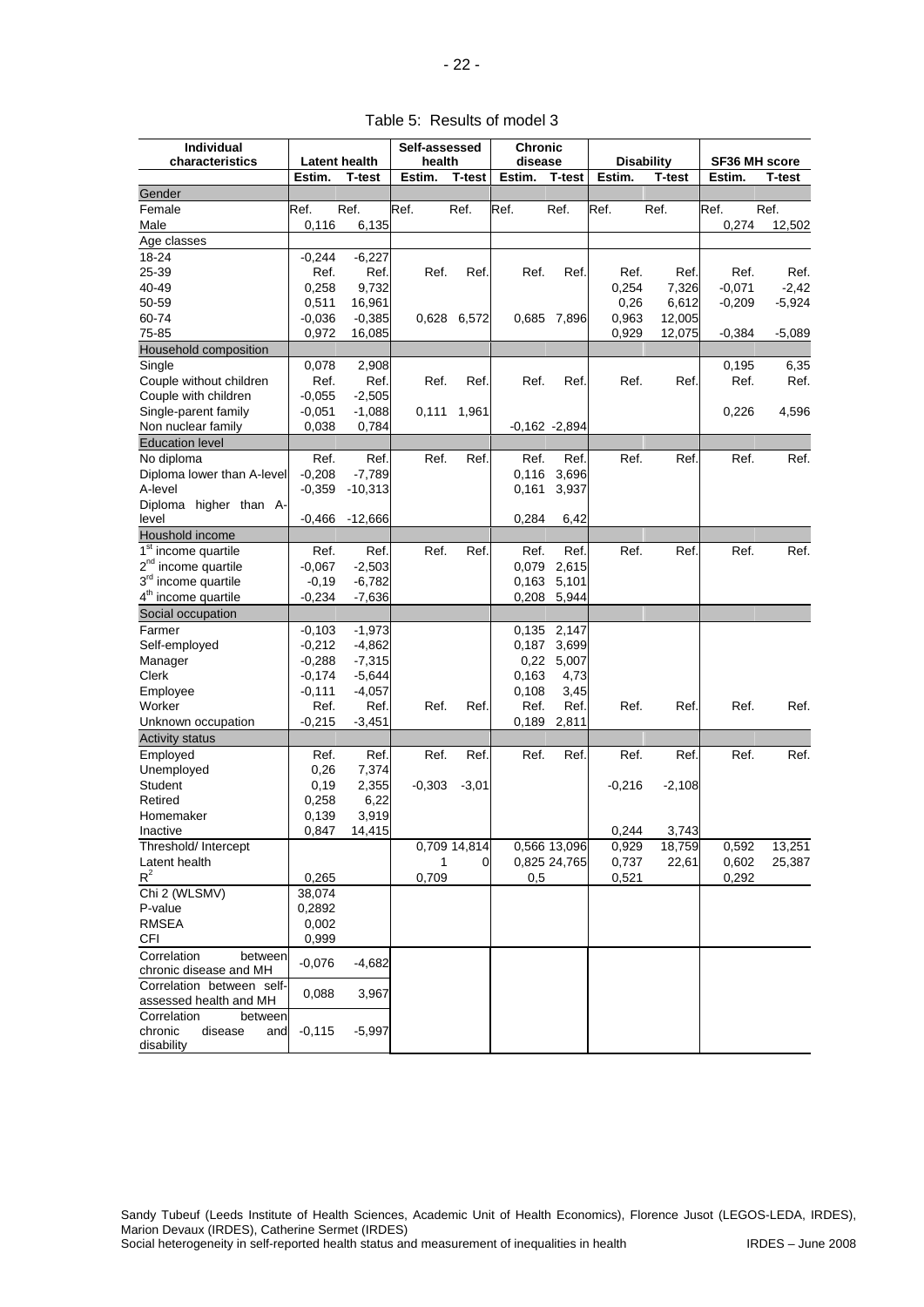|  |  | Table 6: Results of model 4 |
|--|--|-----------------------------|
|--|--|-----------------------------|

| Individual characteristics      | <b>Latent health</b> |          | Self-assessed<br>health |                 | <b>Reported chronic</b><br>disease |               | <b>Activity limitation</b> |        | <b>SF36 MH score</b> |          |
|---------------------------------|----------------------|----------|-------------------------|-----------------|------------------------------------|---------------|----------------------------|--------|----------------------|----------|
|                                 | Estim.               | T-test   | Estim.                  | <b>T-test</b>   | Estim.                             | <b>T-test</b> | Estim.                     | T-test | Estim.               | T-test   |
| Gender                          |                      |          |                         |                 |                                    |               |                            |        |                      |          |
| Female                          | Ref.                 | Ref.     | Ref.                    | Ref.            | Ref.                               | Ref.          | Ref.                       | Ref.   | Ref.                 | Ref.     |
| Male                            | 0,092                | 3,824    |                         |                 | 0,184                              | 8.284         |                            |        | 0,299                | 13,715   |
| Age classes                     |                      |          |                         |                 |                                    |               |                            |        |                      |          |
| 18-24                           | -0,258               | $-5,382$ |                         |                 |                                    |               |                            |        |                      |          |
| 25-39                           | Ref.                 | Ref.     | Ref.                    | Ref.            | Ref.                               | Ref.          | Ref.                       | Ref.   | Ref.                 | Ref.     |
| 40-49                           | 0,261                | 8,648    |                         |                 | 0,177                              | 6,661         |                            |        |                      |          |
| 50-59                           | 0,518                | 15,338   |                         |                 | 0,434                              | 13,295        |                            |        | $-0,151$             | -4,734   |
| 60-74                           | 0,552                | 9,687    |                         |                 | 0,691                              | 11,313        |                            |        | $-0,289$             | $-5,155$ |
| 75-85                           | 0,915                | 13,509   |                         |                 | 0,821                              | 9,484         |                            |        | $-0,241$             | $-3,58$  |
| Household composition           |                      |          |                         |                 |                                    |               |                            |        |                      |          |
| Single                          | 0,069                | 2,165    |                         |                 |                                    |               |                            |        | 0,21                 | 6,919    |
| Couple without children         | Ref.                 | Ref.     | Ref.                    | Ref.            | Ref.                               | Ref.          | Ref.                       | Ref.   | Ref.                 | Ref.     |
| Couple with children            | $-0,052$             | $-1,877$ |                         |                 | $-0,077$                           | $-2,892$      |                            |        |                      |          |
| Single-parent family            | $-0,084$             | $-1,226$ |                         | 0,144 2,051     |                                    |               |                            |        | 0,236                | 4,586    |
| Non nuclear family              | 0,025                | 0,449    |                         |                 | $-0,178$                           | $-3,234$      |                            |        |                      |          |
| <b>Education level</b>          |                      |          |                         |                 |                                    |               |                            |        |                      |          |
| No diploma                      | Ref.                 | Ref.     | Ref.                    | Ref.            | Ref.                               | Ref.          | Ref.                       | Ref.   | Ref.                 | Ref.     |
| Diploma lower than A-level      | $-0,086$             | $-2,223$ |                         | $-0,134 -3,648$ |                                    |               |                            |        |                      |          |
| A-level                         | $-0,239$             | $-4,796$ | $-0,106$                | $-2,16$         |                                    |               |                            |        |                      |          |
| Diploma higher than A-level     | $-0,479$             | 11,495   |                         |                 | 0,157                              | 3,757         | 0,15                       | 2,881  |                      |          |
| Houshold income                 |                      |          |                         |                 |                                    |               |                            |        |                      |          |
| 1 <sup>st</sup> income quartile | Ref.                 | Ref.     | Ref.                    | Ref.            | Ref.                               | Ref.          | Ref.                       | Ref.   | Ref.                 | Ref.     |
| 2 <sup>nd</sup> income quartile | $-0,077$             | $-2,569$ |                         |                 | 0,121                              | 4,168         |                            |        |                      |          |
| 3 <sup>rd</sup> income quartile | $-0,203$             | $-6,501$ |                         |                 | 0,192                              | 6,408         |                            |        |                      |          |
| 4 <sup>th</sup> income quartile |                      | $-7,019$ |                         |                 |                                    |               |                            |        |                      |          |
|                                 | -0,24                |          |                         |                 | 0,201                              | 6,017         |                            |        |                      |          |
| Social occupation               |                      |          |                         |                 |                                    |               |                            |        |                      |          |
| Farmer                          | -0,109               | $-1,956$ |                         |                 |                                    |               |                            |        |                      |          |
| Self-employed                   | $-0,191$             | $-4,043$ |                         |                 |                                    |               |                            |        |                      |          |
| Manager                         | $-0,245$             | $-5,842$ |                         |                 |                                    |               |                            |        |                      |          |
| Clerk                           | $-0,143$             | $-4,3$   |                         |                 |                                    |               | 0,08                       | 2,029  |                      |          |
| Employee                        | $-0,1$               | $-3,369$ |                         |                 |                                    |               |                            |        |                      |          |
| Worker                          | Ref.                 | Ref.     | Ref.                    | Ref.            | Ref.                               | Ref.          | Ref.                       | Ref.   | Ref.                 | Ref.     |
| Unknown occupation              | -0,427               | $-4,865$ | 0,249                   | 2,959           |                                    |               |                            |        |                      |          |
| <b>Activity status</b>          |                      |          |                         |                 |                                    |               |                            |        |                      |          |
| Employed                        | Ref.                 | Ref.     | Ref.                    | Ref.            | Ref.                               | Ref.          | Ref.                       | Ref.   | Ref.                 | Ref.     |
| Unemployed                      | 0,279                | 6,597    |                         |                 |                                    |               |                            |        | 0,087                | 2,2      |
| Student                         | 0,413                | 4,093    |                         | $-0,525 -4,822$ |                                    |               |                            |        |                      |          |
| Retired                         | 0,239                | 4,765    |                         |                 |                                    |               | 0,224                      | 4,056  |                      |          |
| Homemaker                       | 0,135                | 3,103    |                         |                 |                                    |               | 0,159                      | 3,075  |                      |          |
| Inactive                        | 1,183                | 10,145   |                         | $-0,267 -2,52$  |                                    |               | 0,461                      | 5,783  |                      |          |
| Threshold/ Intercept            |                      |          |                         | 0,708 14,812    | 0,14                               | 3,108         | 1,366                      | 24,322 | 0,592                | 13,251   |
| Latent health                   |                      |          | 1                       | 0               | 0,536                              | 27,86         | 0,675                      | 29,201 | 0,483                | 30,446   |
| $R^2$                           | 0,234                |          | 0,975                   |                 | 0.441                              |               | 0,526                      |        | 0,288                |          |
| Chi 2 (WLSMV)                   | 59,087               |          |                         |                 |                                    |               |                            |        |                      |          |
| P-value                         | 0,009                |          |                         |                 |                                    |               |                            |        |                      |          |
| <b>RMSEA</b>                    | 0,006                |          |                         |                 |                                    |               |                            |        |                      |          |
| <b>CFI</b>                      | 0,997                |          |                         |                 |                                    |               |                            |        |                      |          |
| Correlation<br>between          |                      |          |                         |                 |                                    |               |                            |        |                      |          |
| chronic disease and activity    | 0,143                | 7,57     |                         |                 |                                    |               |                            |        |                      |          |
| limitation                      |                      |          |                         |                 |                                    |               |                            |        |                      |          |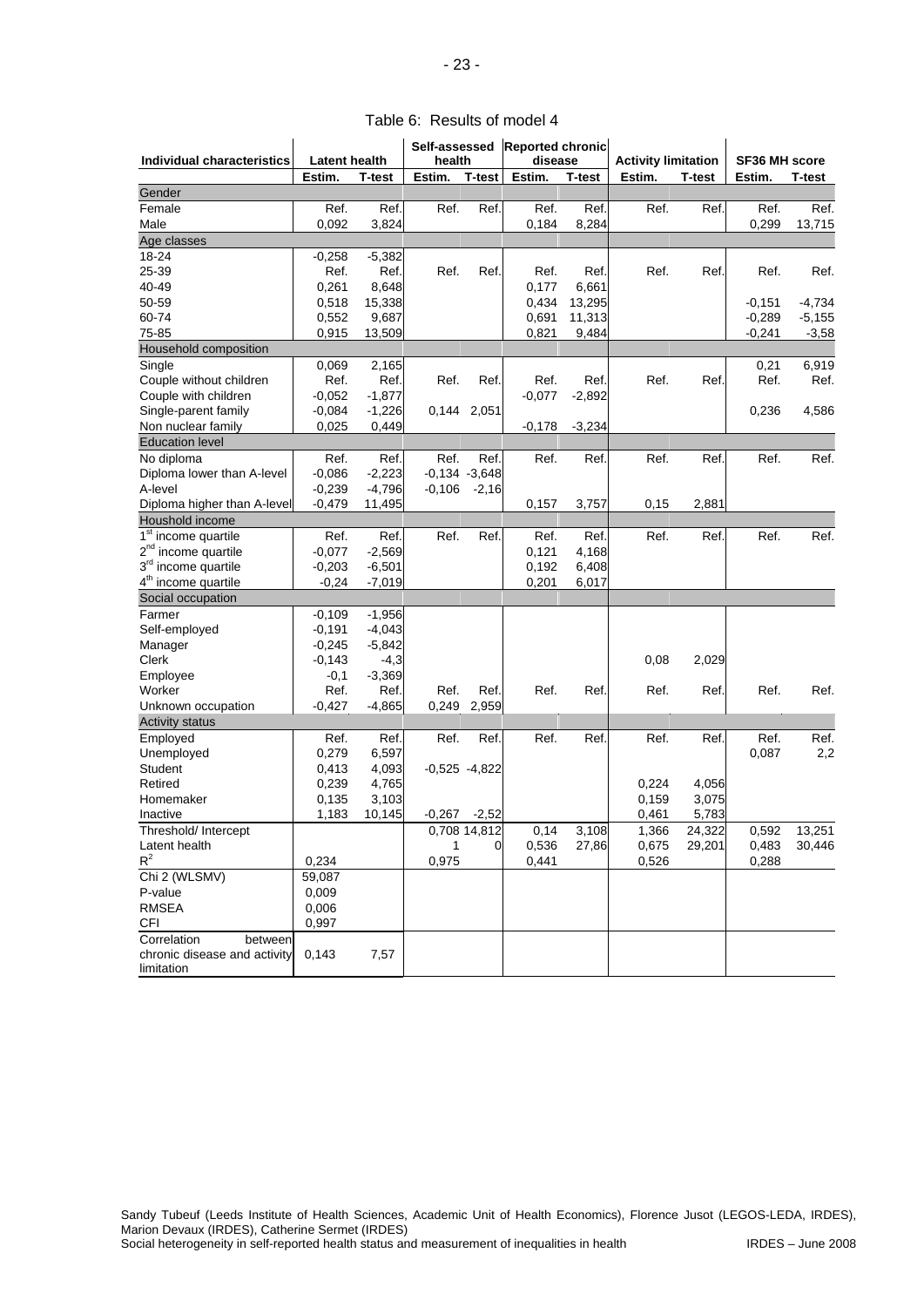## Table 7: Results of model 5

| Individual<br>characteristics                        | <b>Latent health</b> |          | GΗ     |                  | <b>Chronic</b><br>disease |                  | <b>Activity</b><br>limitation |                  | <b>SF36 MH score</b> |          |
|------------------------------------------------------|----------------------|----------|--------|------------------|---------------------------|------------------|-------------------------------|------------------|----------------------|----------|
|                                                      | Estim.               | T-test   | Estim. | <b>T-test</b>    | Estim.                    | <b>T-test</b>    | Estim.                        | <b>T-test</b>    | Estim.               | T-test   |
| Gender                                               |                      |          |        |                  |                           |                  |                               |                  |                      |          |
| Female                                               | Ref.                 | Ref.     | Ref.   | Ref.             | Ref.                      | Ref.             | Ref.                          | Ref.             | Ref.                 | Ref.     |
| Male                                                 | 0.044                | 2,266    |        |                  | 0,073                     | 3,353            |                               |                  | 0,317                | 15,035   |
| Age classes                                          |                      |          |        |                  |                           |                  |                               |                  |                      |          |
| 18-24                                                | $-0,2$               | $-5,24$  |        |                  |                           |                  |                               |                  |                      |          |
| 25-39                                                | Ref.                 | Ref.     | Ref.   | Ref.             | Ref.                      | Ref.             | Ref.                          | Ref.             | Ref.                 | Ref.     |
| 40-49                                                | 0,187                | 7,48     |        |                  | 0,063                     | 2,264            |                               |                  |                      |          |
| 50-59                                                | 0,369                | 13,247   |        |                  | 0,166                     | 4,851            |                               |                  | $-0,119$             | $-3,724$ |
| 60-74                                                | 0,386                | 8,161    |        |                  | 0,392                     | 6,784            |                               |                  | $-0,251$             | $-4,499$ |
| 75-85                                                | 0,83                 | 12,566   |        |                  | 0,269                     | 3,249            |                               | $-0.265 - 3.105$ | $-0,285$             | $-4,018$ |
| Household composition                                |                      |          |        |                  |                           |                  |                               |                  |                      |          |
|                                                      |                      |          |        |                  |                           |                  |                               |                  |                      |          |
| Single                                               | 0,05                 | 1,588    |        | $-0,113 -3,097$  |                           |                  |                               |                  | 0,213                | 6,501    |
| Couple without children                              | Ref.                 | Ref.     | Ref.   | Ref.             | Ref.                      | Ref.             | Ref.                          | Ref.             | Ref.                 | Ref.     |
| Couple with children                                 | $-0,053$             | $-2,452$ |        |                  |                           |                  |                               |                  |                      |          |
| Single-parent family                                 | $-0.024$             | $-0.63$  |        |                  |                           |                  |                               |                  | 0,209                | 4,753    |
| Non nuclear family                                   | 0,008                | 0,167    |        |                  |                           | $-0,136 - 2,623$ |                               |                  |                      |          |
| <b>Education level</b>                               |                      |          |        |                  |                           |                  |                               |                  |                      |          |
| No diploma                                           | Ref.                 | Ref.     | Ref.   | Ref.             | Ref.                      | Ref.             | Ref.                          | Ref.             | Ref.                 | Ref.     |
| Diploma lower than A-level                           | $-0.079$             | $-2,83$  |        | $-0.066 - 2.185$ |                           |                  |                               |                  |                      |          |
| A-level                                              | $-0,211$             | $-6,709$ |        |                  |                           |                  |                               |                  |                      |          |
| Diploma higher than A-                               |                      |          |        |                  |                           |                  |                               |                  |                      |          |
| level                                                | $-0,37$              | $-9,459$ |        |                  |                           | 0,153 3,578      | 0,198                         | 3,391            |                      |          |
| Houshold income                                      |                      |          |        |                  |                           |                  |                               |                  |                      |          |
| $1st$ income quartile                                | Ref.                 | Ref.     | Ref.   | Ref.             | Ref.                      | Ref.             | Ref.                          | Ref.             | Ref.                 | Ref.     |
| 2 <sup>nd</sup> income quartile                      | $-0,06$              | $-2,386$ |        |                  | 0,065                     | 2,273            |                               |                  |                      |          |
| 3 <sup>rd</sup> income quartile                      | $-0,131$             | $-4,944$ |        |                  | 0,096                     | 3,15             |                               |                  | $-0,063$             | $-2,187$ |
| 4 <sup>th</sup> income quartile                      | $-0,125$             | $-4,332$ |        |                  | 0,101                     | 3,021            |                               |                  | $-0,093$             | $-2,927$ |
| Social occupation                                    |                      |          |        |                  |                           |                  |                               |                  |                      |          |
| Farmer                                               | $-0,093$             | $-2,013$ |        |                  |                           |                  |                               |                  |                      |          |
| Self-employed                                        | $-0,133$             | $-3,457$ |        |                  |                           |                  |                               |                  |                      |          |
| Manager                                              | $-0,155$             | $-4,522$ |        |                  |                           |                  |                               |                  |                      |          |
| Clerk                                                | $-0.067$             | $-2,449$ |        |                  |                           |                  |                               |                  |                      |          |
| Employee                                             | $-0,06$              | $-2,434$ |        |                  |                           |                  |                               |                  |                      |          |
| Worker                                               | Ref.                 | Ref.     | Ref.   | Ref.             | Ref.                      | Ref.             | Ref.                          | Ref.             | Ref.                 | Ref.     |
| Unknown occupation                                   | $-0,144$             | $-2,567$ |        |                  |                           |                  |                               |                  |                      |          |
| <b>Activity status</b>                               |                      |          |        |                  |                           |                  |                               |                  |                      |          |
| Employed                                             | Ref.                 | Ref.     | Ref.   | Ref.             | Ref.                      | Ref.             | Ref.                          | Ref.             | Ref.                 | Ref.     |
| Unemployed                                           | 0,222                | 6,329    |        |                  |                           |                  |                               |                  | 0,092                | 2,333    |
| <b>Student</b>                                       | 0,101                | 1,543    |        |                  |                           |                  |                               |                  | 0,166                | 2,255    |
| Retired                                              | 0,263                | 6,383    |        |                  |                           |                  |                               |                  |                      |          |
| Homemaker                                            | 0,149                | 4,183    |        |                  |                           |                  |                               |                  |                      |          |
| Inactive                                             | 0,871                | 13,618   |        |                  |                           |                  |                               | 0,382 5,326      |                      |          |
| Threshold/ Intercept                                 |                      |          |        | 0,567 13,123     |                           | 1,367 24,342     |                               | 0,481 10,733     | 0,592                | 13,251   |
| Latent health                                        |                      |          | 1      | 0                |                           | 0,687 19,043     |                               | 1,005 29,642     | 0,59                 | 24,561   |
| $R^2$                                                | 0,244                |          | 0,368  |                  | 0,643                     |                  | 0,642                         |                  | 0,267                |          |
| Chi 2 (WLSMV)                                        | 89,717               |          |        |                  |                           |                  |                               |                  |                      |          |
| P-value                                              | 0                    |          |        |                  |                           |                  |                               |                  |                      |          |
| <b>RMSEA</b>                                         | 0,008                |          |        |                  |                           |                  |                               |                  |                      |          |
|                                                      |                      |          |        |                  |                           |                  |                               |                  |                      |          |
| CFI                                                  | 0,991                |          |        |                  |                           |                  |                               |                  |                      |          |
| Correlation between MH<br>and GH                     | 0,203                | 11,354   |        |                  |                           |                  |                               |                  |                      |          |
| between<br>Correlation<br>activity limitation and GH | $-0,061$             | $-2,125$ |        |                  |                           |                  |                               |                  |                      |          |